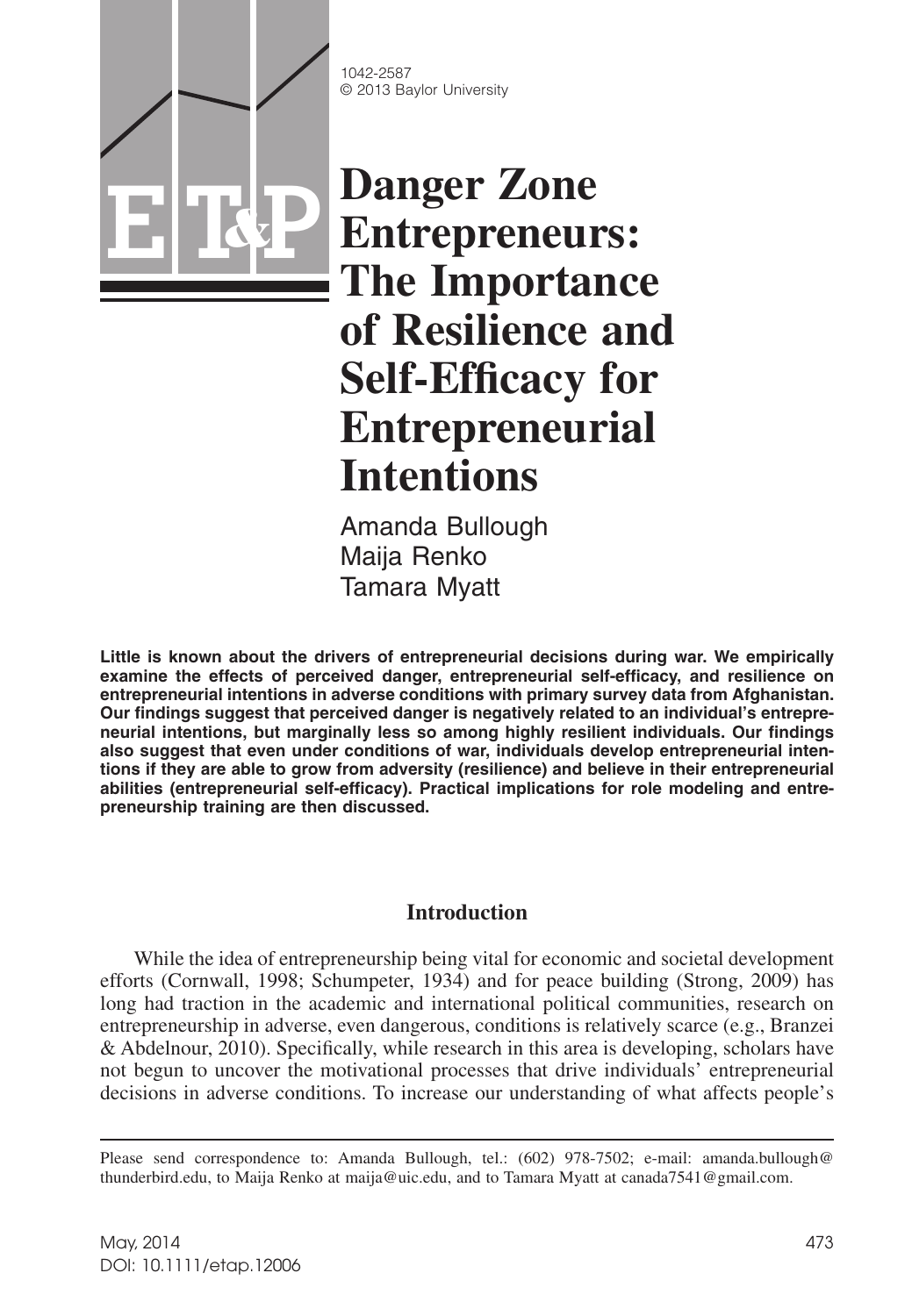intentions to start businesses in such conditions, we need to look at both those dangers that exist in the operating environment, as well as individuals' persistence in the face of such dangers (resilience). In this research, we examine the developmental role of resilience on entrepreneurial intentions in highly adverse conditions, that is, in war-stricken Afghanistan.

Afghanistan is an extremely challenging context within which to operate a business. The lack of security is such that it is difficult to travel, and there exists a constant fear of corruption and an attack from the Taliban, insurgents, or even allied forces there to fight these groups (Radin, 2012). In national surveys, corruption, crime, theft, infrastructural deficiencies, and lack of security are the greatest areas of concern for the Afghan business community (CIPE, 2010; World Bank, 2008). These issues that present challenges for existing businesses may also have a negative influence on individuals' willingness to start new firms. At the same time, however, new businesses constantly emerge, and people are willing to risk their assets and even their lives in pursuit of a business opportunity that provides independence and income for their families (Cusack & Malmstrom, 2010, 2011). The purpose of our research is to understand key perceptual and cognitive factors that may affect the pursuit of entrepreneurial initiatives under such dangerous conditions.

Resilience, an ability to go on with life, or to continue living a purposeful life, after hardship or adversity (Tedeschi & Calhoun, 2004), has recently earned its place in entrepreneurship research from the viewpoint of entrepreneurs beginning again after previously failed attempts (Cope, 2011; Hayward, Forster, Sarasvathy, & Fredrickson, 2010) and resilient enterprises operating under terror conditions (Branzei & Abdelnour, 2010). We extend this research and examine the importance of resilience on individuals' intentions to launch entrepreneurial ventures in adverse environments. Intent to start a firm is a widely used cognitive construct in entrepreneurship literature (Thompson, 2009). Intentions profoundly impact entrepreneurial behavior, such as selfemployment and new venture creation (Ajzen & Fishbein, 1980), and intentions are the first step in a typically long-term process of starting a new business (Krueger, 1993; Thompson).

An extensive literature review led us to deduce that entrepreneurial self-efficacy (ESE) and resilience are of particular relevance as key factors that may affect the pursuit of entrepreneurial initiatives under dangerous conditions. While social cognitive theory has led previous research to link self-efficacy to both resilience (Benight & Bandura, 2004; Linley & Joseph, 2004) and entrepreneurial intentions (Zhao, Seibert, & Hills, 2005), research integrating all three constructs is missing. In this research, we start filling this gap and provide two specific contributions to theory.

First, self-efficacy has not been explored as an antecedent of entrepreneurial intentions in dangerous contexts. According to social cognitive theory's idea of triadic reciprocality, behavior, personal factors, and environmental influences all operate interactively as determinants of each other (Bandura, 1986). In a dangerous environment, the effect of self-efficacy may be dependent on additional personal influences that have been overlooked in previous research from safer environments, such as individuals' resilience. Also, the adverse environment itself may be an important factor that affects entrepreneurial intentions through individuals' perceptions of danger.

Second, while resilience, in general, is key to understanding coping in and after crises (Folkman & Moskowitz, 2000; Tedeschi & Calhoun, 2004), it has yet to be linked to entrepreneurial initiatives in adverse conditions. Understanding these connections has tremendous implications for promoting entrepreneurship in places facing severe adversity. This understanding is especially important for the numerous government- and business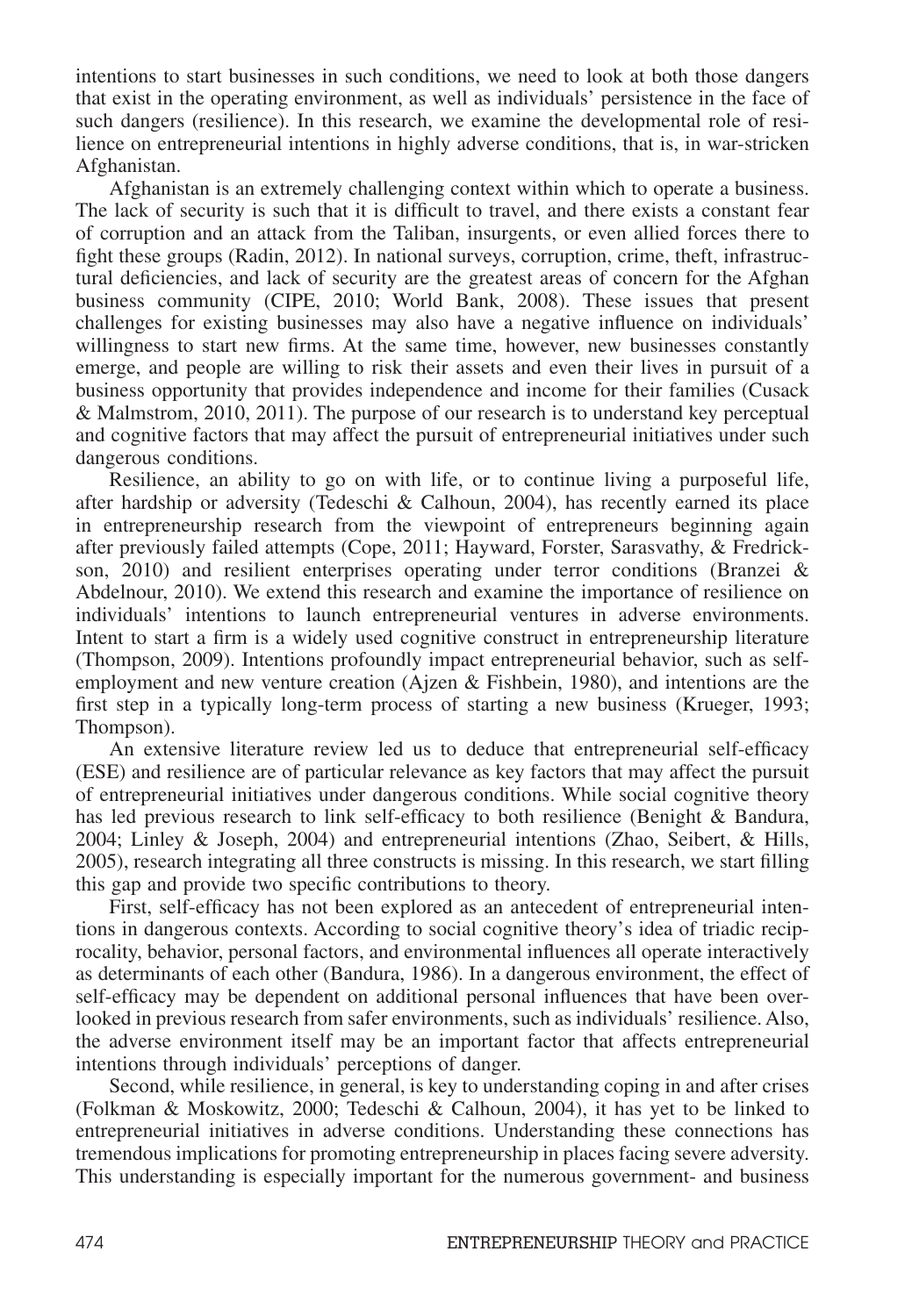school-led entrepreneurship training programs currently underway in developing countries, like Afghanistan and elsewhere, and those still in the design phase. If we understand what drives entrepreneurial intentions in adverse conditions, we can design better programs to specifically enhance entrepreneurial efforts.

We report on primary survey research with a sample of Afghan men and women to examine the effects of resilience (Sinclair & Wallston, 2004), self-efficacy (Zhao et al., 2005), and perceived danger (King, King, & Vogt, 2003) on entrepreneurial intentions (Liñán & Chen, 2009). We begin with the theoretical background of our research. Based on this, we present hypotheses, which are then empirically tested with primary survey data from 272 Afghans. Methods are described in the following section, after which we deliver the results of the empirical study. We conclude with a discussion of the key findings in relation to previous literature, and suggest some recommendations for policy and future research.

#### **Theory and Hypotheses**

Social cognitive theory (Bandura, 1986; Wood & Bandura, 1989) suggests that environmental events, personal factors, and individual behaviors interact to affect individuals' ultimate actions. These actions are regulated by forethought. Derived from social cognitive theory, social cognitive career theory (Lent, Brown, & Hackett, 1994) specifically links self-efficacy beliefs, outcome expectations, and personal goals, which individuals use to regulate their own career goals. Hence, when an individual plans to start a new venture, intentions are the first step in planning the course of action to achieving this goal. This theory presents a well-suited framework for the current study since resilience is an ability that develops particularly from persevering through environmental adversity (Tedeschi & Calhoun, 2004). Social cognitive variables (e.g., self-efficacy) function in concert with other personal factors (e.g., gender, business experience, and resilience) and environments (e.g., danger zones) to affect career goals, such as those related to entrepreneurship (Lent & Brown, 1996). While social cognitive theory has been employed to investigate the roles of resilience and self-efficacy in other kinds of stressful situations (e.g., Bonanno, Rennicke, & Dekel, 2005; Major, Richards, Cooper, Cozzarelli, & Zubek, 1998; Mubarak, 1997), research incorporating these constructs in the context of entrepreneurship in general, and danger zone entrepreneurship in particular, is missing. This is surprising, given the importance of entrepreneurship for rebuilding in war zones and the face validity of resilience as an antecedent of entrepreneurial action. The following theory development section presents our hypotheses and their justifications. We specifically address living and working in a dangerous environment and the impact of perceived danger on one's intent to start and operate a business. We also show how resilience and self-efficacy interact with one another to influence entrepreneurial intentions. Figure 1 summarizes the proposed relationships.

#### **Entrepreneurial Intentions**

Entrepreneurial intentions refer to "the target behavior of starting a business" (Krueger, 1993, p. 6) either alone or as part of a team and are the focal point of this study. Generally, intentions toward a purposive behavior are critical to our understanding of that behavior (Ajzen & Fishbein, 1980). Several intentions models in the field of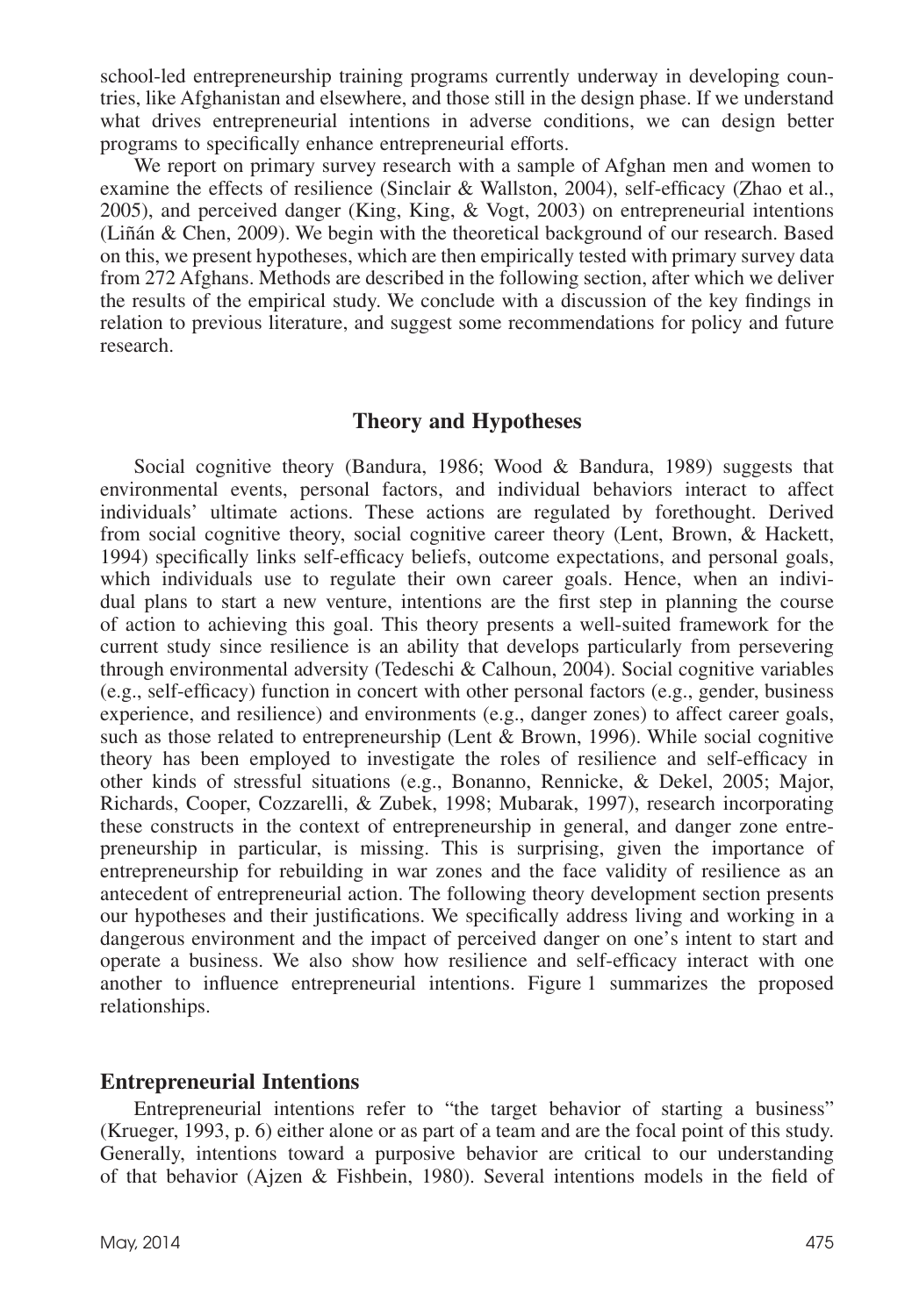### Figure 1

# Conceptual Model



entrepreneurship have been developed over the years (Bird, 1988; Boyd & Vozikis, 1994; Krueger; Krueger, Reilly, & Carsrud, 2000; Shapero, 1985; Shapero & Sokol, 1982). Intentions have been long established to be reliable predictors of behavior, and the intent to start a firm is the beginning of the new business creation process (Krueger; Thompson, 2009). Meta-analyses on the intentions-behavior/action gap tend to consistently show that up to 39% of the variance in actual behavior can be explained by intentions (e.g., Armitage & Conner, 2001; Sheeran, 2002; Sutton, 1998).<sup>1</sup> In line with Thompson, we describe entrepreneurial intent as a cognitive state: a self-acknowledged decision by a person that they aim to set up and own a business venture.

Based on the theory of planned behavior (Ajzen & Fishbein, 1980), Krueger (2000) argues that entrepreneurial intentions develop from perceptions of desirability and feasibility of entrepreneurial action. Following from this, perceived danger and other antecedents, like self-efficacy and resilience, can impact these perceptions and thus the self-acknowledged intention by a person to start a business. For example, a perceived lack of security in the environment may make traveling for business challenging or even impossible, thus negatively affecting the feasibility of a new venture. Krueger also argues that self-efficacy has a direct impact on the feasibility of entrepreneurship and that a personal propensity to act on opportunities (such as resilience in this study) may facilitate the realization of intentions. In other words, in the case of dangerous contexts, selfefficacy and resilience make up the infrastructure (Krueger) that supports entrepreneurial intentions.

Studies on entrepreneurial intentions (e.g., Douglas & Shepherd, 2002; Gupta, Turban, Wasti, & Sikdar, 2009; Liñán & Chen, 2009; Manolova, Eunni, & Gyoshev, 2008) have set the stage for a more in-depth examination of the entrepreneurial intentions of people in conflict zones. These individual-level intentions are the profound mechanism through which entrepreneurial energies of a nation are ultimately directed toward rebuilding and economic development following a conflict.

<sup>1.</sup> Given the complexity of entrepreneurial behaviors and the large amount of possible intervening variables that are not under the entrepreneur's control, the relationship between entrepreneurial intent and behavior may not be quite as strong as the relationships reported for more simple behaviors in these meta-analyses. Reliable reports on the strength of the entrepreneurial intent–behavior relationship do not seem to exist.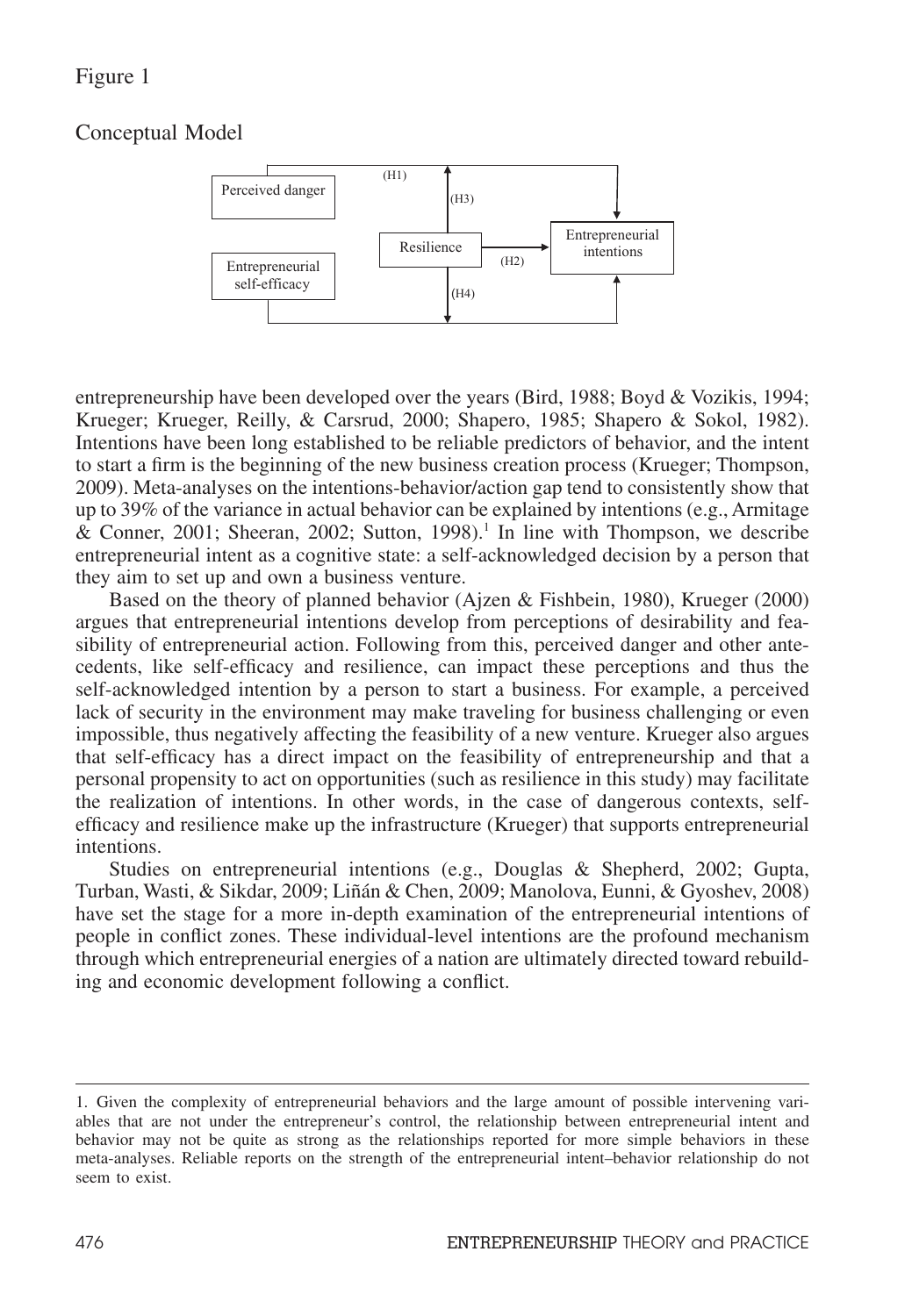#### **Perceived Danger**

Previous studies have observed patterns in entrepreneurial activity after disasters (Tang,  $2006$ ) and war (El Jack,  $2007$ ). Terrorism<sup>2</sup> has been found to have a negative impact on economic growth and has been cited as repelling private investment and leading to an increase in government spending (Blomberg, Hess, & Orphanides, 2004). Civilians in Afghanistan face terrorism and a war<sup>3</sup> between insurgents within their country and the local police and international armies. Daily life for civilians who live in war zones and deal with extremist tactics is sometimes characterized by being fired on; hearing bombs and gunfire in the distance; roadside bombs and kidnappings; seeing persons wounded, killed, or mistreated; experiencing arrest and torture; use of cruel weaponry; being exposed to grotesque death and mutilation; lacking desirable food; and enduring poor living conditions (King, King, Gudanowski, & Vreven, 1995). In line with King et al., we define perceived danger in terms of personal judgments of events or circumstances (such as the ones just mentioned) as potentially threatening or harmful. Not all individuals perceive a dangerous environment the same way, and therefore responses to such environments vary. In this study, we look specifically at dangers as they are converted to perceptions, and intentions based on those perceptions. Social cognitive theory (Bandura, 1986) and the theory of planned behavior (Ajzen, 1991; Krueger, 2000) agree that exogenous factors influence entrepreneurial intentions through their effect on how individuals think, emphasizing the role of entrepreneurs' perceptions.

Common personal reactions to war and terrorism can include, for example, social isolation, increased mental health difficulties, work and school absenteeism, interpersonal violence, and group conflict (Maguen, Papa, & Litz, 2008). Living conditions and economic initiatives in war zones are further hampered by poverty and lack of access to resources and capital (Demirgüc-Kunt, Klapper, & Panos, 2009). The effects of war and terrorism on economies are widely felt and challenge the operations of businesses. Those negative effects may be strongly felt by entrepreneurs and those just planning to start businesses in particular. For example, war and terrorism result in declines in buyer demand, increased transaction costs, interruptions in supply chains, and new government regulations and procedures intended to stem emergent threats (Czinkota, Knight, Liesch, & Steen, 2010); all of which may discourage individuals from pursuing new business opportunities.

The environment that specifies the relative payoffs to different economic activities plays a key role in determining whether entrepreneurial energy will be allocated in productive directions, such as starting businesses. After all, the prevailing laws, institutions, and legal procedures of an economy are prime determinants of the profitability of entrepreneurial activities (Baumol, 1996). In an environment of war and danger, people's activities are likely to be focused on mere survival and protection of their lives and the lives of their families. To make a living for mere survival, many individuals may work inside the home, look for employment provided by someone else, or beg on the streets. In an environment of danger, going through the activities required to start a new business requires facing an additional level of risk and vulnerability. While controlling for needbased (necessity) entrepreneurship, we propose that in such adverse conditions, the

<sup>2.</sup> Terrorism refers to the calculated use of violence (or the threat of violence) against civilians to attain goals that are political or religious or ideological in nature; this is done through intimidation or coercion or instilling fear (http://www.wordnetweb.princeton.edu/perl/webwn).

<sup>3.</sup> War refers to the waging of armed conflict against an enemy and a legal state created by a declaration of war and ended by official declaration during which the international rules of war apply (http://www. wordnetweb.princeton.edu/perl/webwn).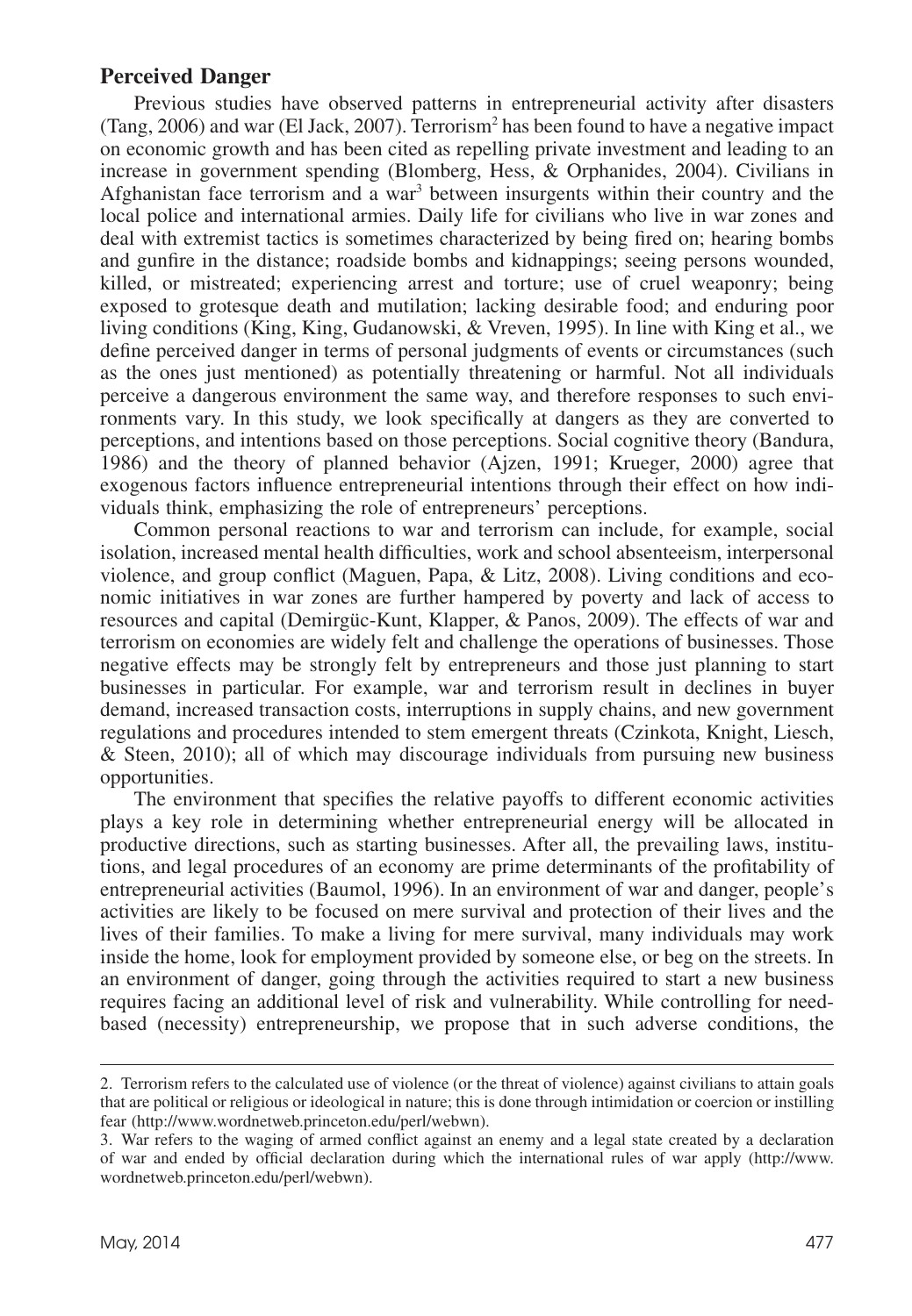perception of danger and the constant threat of violence have negative effects on entrepreneurial intentions. For example, in a war zone, effective, fair, and efficient business practices could become compromised, leaving individuals with a weak rule of law. This insecurity could cause one to be apprehensive or even afraid of starting a business for reasons such as, but not limited to: (1) fear of others perceiving the entrepreneur as successful and therefore to be a worthwhile target for extortion or kidnapping; (2) loss of the business, employees, goods, or saved monetary gains if war activity comes too close to business operations; or (3) theft or takeover of the business from insurgents or criminals. If entrepreneurial intentions develop from perceptions of desirability and feasibility (Krueger, 2000), then the kinds of dangers listed above would disrupt those perceptions and therefore any potential entrepreneurial action. Therefore, we hypothesize:

**Hypothesis 1:** Perceptions of danger are negatively related to the intent to start and own a business.

#### **Resilience**

Positive emotions (gratitude, interest, love, etc.) have been found to coexist among the more often expected negative emotions (anger, fear, anxiety, and sadness) that result from crises (Folkman & Moskowitz, 2000; Tedeschi & Calhoun, 2004). Positive emotions following a tragedy defend resilient people against depression and can actually cause them to thrive in the face of crisis (Fredrickson, Tugade, Waugh, & Larkin, 2003). Resilience, specifically, has not received as much attention in entrepreneurship research, especially with respect to the individual unit of analysis (for prior research on enterprise resilience, see, e.g., Branzei & Abdelnour, 2010; Dewald & Bowen, 2010). A broad framework of individual differences is needed to understand resilient outcomes in response to adverse conditions (Westphal & Bonanno, 2007). For those who are able to take action in the face of adversity—like Afghan businesspeople—positive reactions add to resilience and productive action (Hobfoll et al., 2007).

We use Tedeschi and Calhoun's (2004) definition of resilience: "an ability to go on with life, or to continue living a purposeful life, after hardship or adversity." Resilience, rather than rare and extraordinary, emerges from relatively ordinary processes that result from unique and unexpected dynamics (Masten, 2001; Sutcliff & Vogus, 2003), and can be learned over time and with experience. Such learning is made possible through a steadfast acceptance of reality, a deep belief that life is meaningful, and a remarkable ability to improvise (Coutu, 2002).

Resilient individuals engage in activities specifically designed to alleviate problems that, in the context of war and terror, can be the lack of meaningful employment, inability to provide for the family financially, and the need to have a daily routine to counteract the chaos caused by the war. Resilient individuals may engage in entrepreneurial activities to directly address these problems. These activities may also help them distract themselves from the experience of war and the associated problems created by the adverse environment (Carver, Scheier, & Weintraub, 1989; Leana & Feldman, 1994; O'Brien & DeLongis, 1996).

The notion of resilience has a central role in entrepreneurship research: Entrepreneurs are likely to remain optimistic in the face of adversity and setbacks (Baron & Markman, 2000; Markman, Baron, & Balkin, 2005). For instance, those starting businesses at times of war and terror may discover ways to circumvent constraints or change them through their actions, whereas less resilient people are easily discouraged by impediments and challenges. Among failed entrepreneurs, those who are more resilient are the ones likely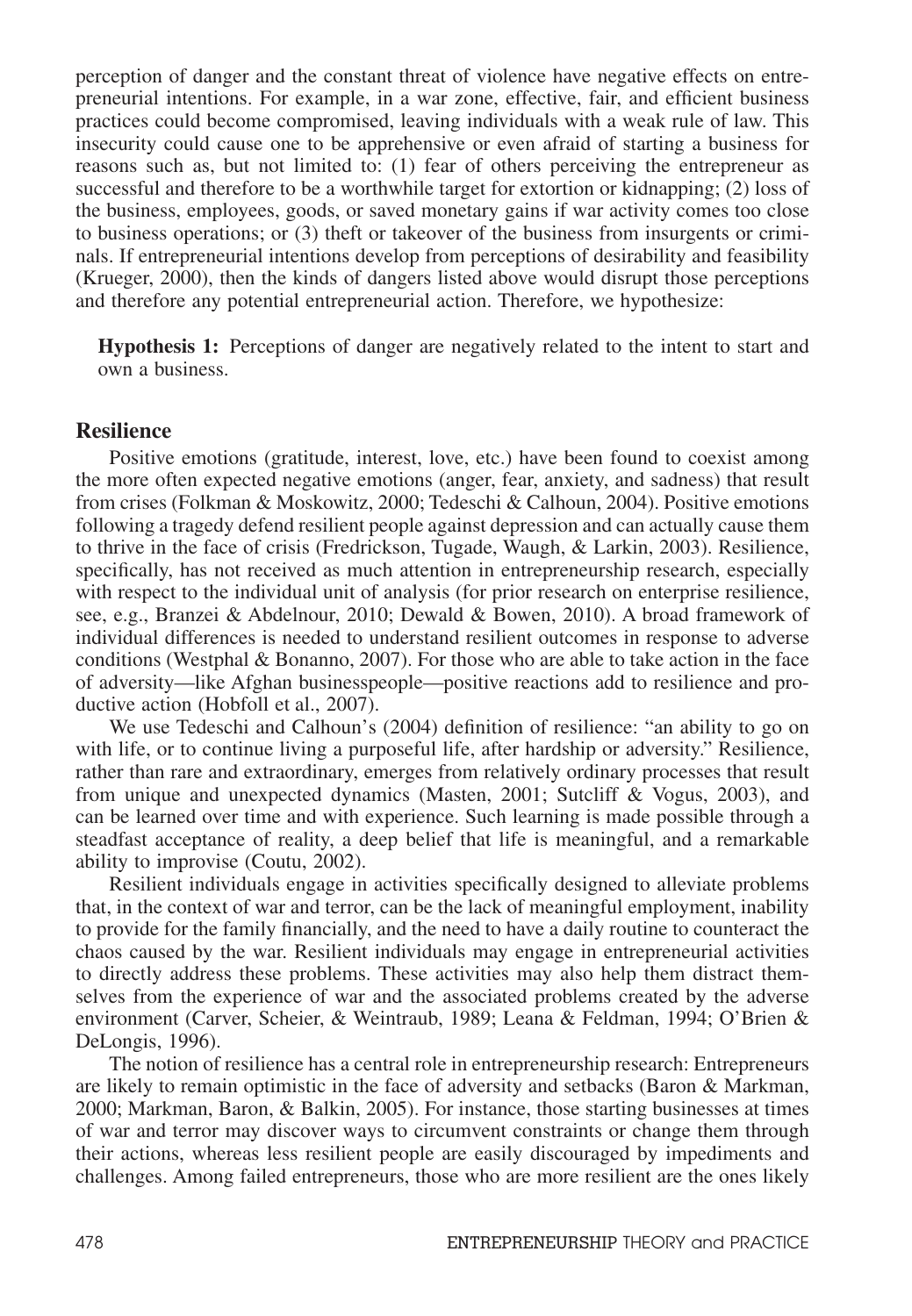to start again, should another business opportunity appear (Hayward et al., 2010). Indeed, besides entrepreneurial intentions being affected by perceptions of desirability and feasibility, one's "propensity to act" upon perceived opportunities is also critical (Krueger et al., 2000). The personal disposition to act on one's decisions ("I will do it") is an integrated element of well-formed intentions. Resilient individuals take action in the face of adversity; they have a higher propensity to act than less resilient individuals, who are easily discouraged by the challenges of a dangerous environment. Therefore, we hypothesize that resilience has a positive effect on entrepreneurial intentions.

**Hypothesis 2:** Resilience is positively related to the intent to start and own a business.

Further, we expect resilience to moderate the relationship outlined in hypothesis 1—more resilient individuals are less affected by perceived danger and are more likely to start and run a business. Indeed, while resilience may be crucial for the pursuit of an entrepreneurial opportunity in any setting, it may have a particularly significant bearing on entrepreneurial decisions under circumstances that are notoriously challenging. For example, Afghan people, who have known war and oppression to be ingrained in daily life for over 30 years, might be expected to be resilient in the face of traumatic and stressful events to persevere and move on with life—perhaps more so than others less accustomed to dangerous or adverse living and working conditions because of the developmental properties of resilience as discussed earlier.

Resilience can be thought of as a resource that individuals are able to mobilize in a time of stress (cf. Hobfoll, 2002). When entrepreneurs are able to be resilient, they are better able to cope with the dangerous environment around them; they are able to take action in the face of adversity, rather than recoil in fear (Folkman & Moskowitz, 2000; Tedeschi & Calhoun, 2004). Frightening and confusing trauma, causing fundamental assumptions to be challenged, can be fertile ground for unexpected positive outcomes (Tedeschi & Calhoun). Resilience makes these positive outcomes during adversity possible (Westphal & Bonanno, 2007). Potential entrepreneurs who have this ability to grow and learn from adversity would therefore be better positioned to partake in the actions needed to start and grow a business (Krueger, 2000). Therefore, we hypothesize that higher levels of resilience reduce the negative effect of perceived danger on entrepreneurial intentions.

**Hypothesis 3:** Resilience moderates the negative danger-intent relationship such that this relationship is attenuated at higher levels of resilience.

#### **Entrepreneurial Self-efficacy**

Self-efficacy, in general, refers to "beliefs in one's capabilities to organize and execute the courses of action required to produce given attainments" (Bandura, 1997, p. 3). Rauch and Frese's (2007) meta-analysis found that, among other indicators, generalized selfefficacy and stress tolerance significantly correlated with business creation and success. In a war zone, we specifically extend this to look at the relation of ESE and resilience (a form of stress tolerance) to entrepreneurial intentions. ESE is the degree to which an individual believes that he or she is capable of performing the roles and tasks of the entrepreneur (McGee, Peterson, Mueller, & Sequeira, 2009). ESE has been consistently related to an individual's intent to engage in entrepreneurship, and it has been found to be a key antecedent of entrepreneurial intentions (Boyd & Vozikis, 1994; Jung, Ehrlich, De Noble,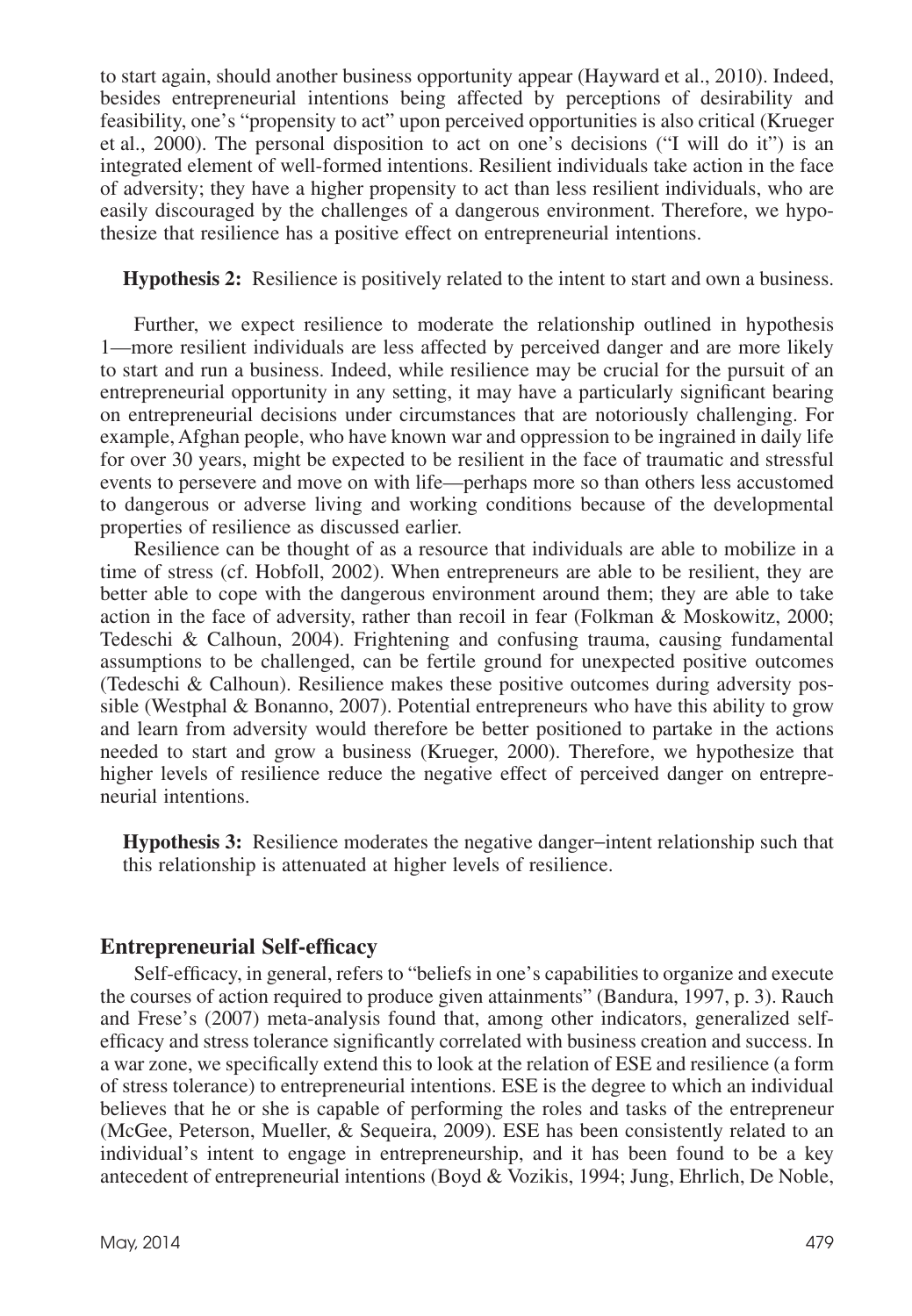& Baik, 2001; Sequeira, Mueller, & McGee, 2007; Wilson, Kickul, & Marlino, 2007; Zhao et al., 2005).

Self-efficacy and resilience are also related (Benight & Bandura, 2004; Linley & Joseph, 2004): Self-efficacy to manage intense stressors is related to how well people cope. Efficacy beliefs as well as mobilizing and sustaining coping efforts alleviate stress and anxiety. Specifically, previous literature on resilience suggests that individuals with higher levels of self-efficacy also use greater coping strategies (Leana & Feldman, 1994). If those who believe in their entrepreneurial abilities are also resilient, they should be more likely to use entrepreneurship as a mechanism to deal with an adverse environment.

According to the tenets of social cognitive theory, the stronger the sense of efficacy, the bolder people are in taking on the problematic situations that breed stress and the greater their success in shaping them more to their liking (Bandura, Blanchard, & Ritter, 1969; Benight & Bandura, 2004). Resilience and self-efficacy reinforce one another to affect behavior and decisions; belief in one's ability to exercise some measure of control over the entrepreneurial process in the face of challenges and stressors goes hand in hand with resilience (Bandura, 1997). Therefore, those who possess a high sense of ESE as well as resilient abilities are better able to adopt strategies and courses of action designed to change hazardous situations (such as poverty and lack of work at the time of war) into more benign ones (realizing opportunities for entrepreneurship). As pointed out by Luthans, Vogelgesang, and Lester (2006), the more confident people are in task accomplishments, the more likely they have a pathway to resilience where they frame a negative event or setback as a learning experience.

Even when faced with an adverse environment, such as that of Afghanistan over the past 30+ years, some people may pursue new business opportunities because they have a strong belief in their skills and abilities that enables them to overcome environmental adversity. Those who possess higher levels of self-efficacy are better able to cope with such dangers and a resilient ability further reinforces the positive effects of ESE on entrepreneurial decisions. In other words, we expect resilience and ESE to work together and to positively relate to one's entrepreneurial intent. This relationship would indicate that if we want to drive entrepreneurial activity in a country, especially in a country with severe adversity, then we need to engage in activities that build both individuals' selfefficacy and resilience.

**Hypothesis 4:** Resilience moderates the positive ESE—intent relationship such that this relationship is corroborated at higher levels of resilience.<sup>4</sup>

#### **Methods**

To study the hypothesized relationships, we chose a setting that is deemed dangerous, but where private enterprises are commonplace. Afghanistan presents an environment of insecurity, endemic corruption, and a struggling international effort to end what is now a decade-long war. As the United States and its partners in Afghanistan grapple to build a foundation for that country's long-term stability, the private sector and entrepreneurship provide potential for positive change (Cusack & Malmstrom, 2010, 2011).

<sup>4.</sup> We do not present a separate hypothesis concerning the effect of entrepreneurial self-efficacy on intent because this relationship has been widely tested and established in previous research.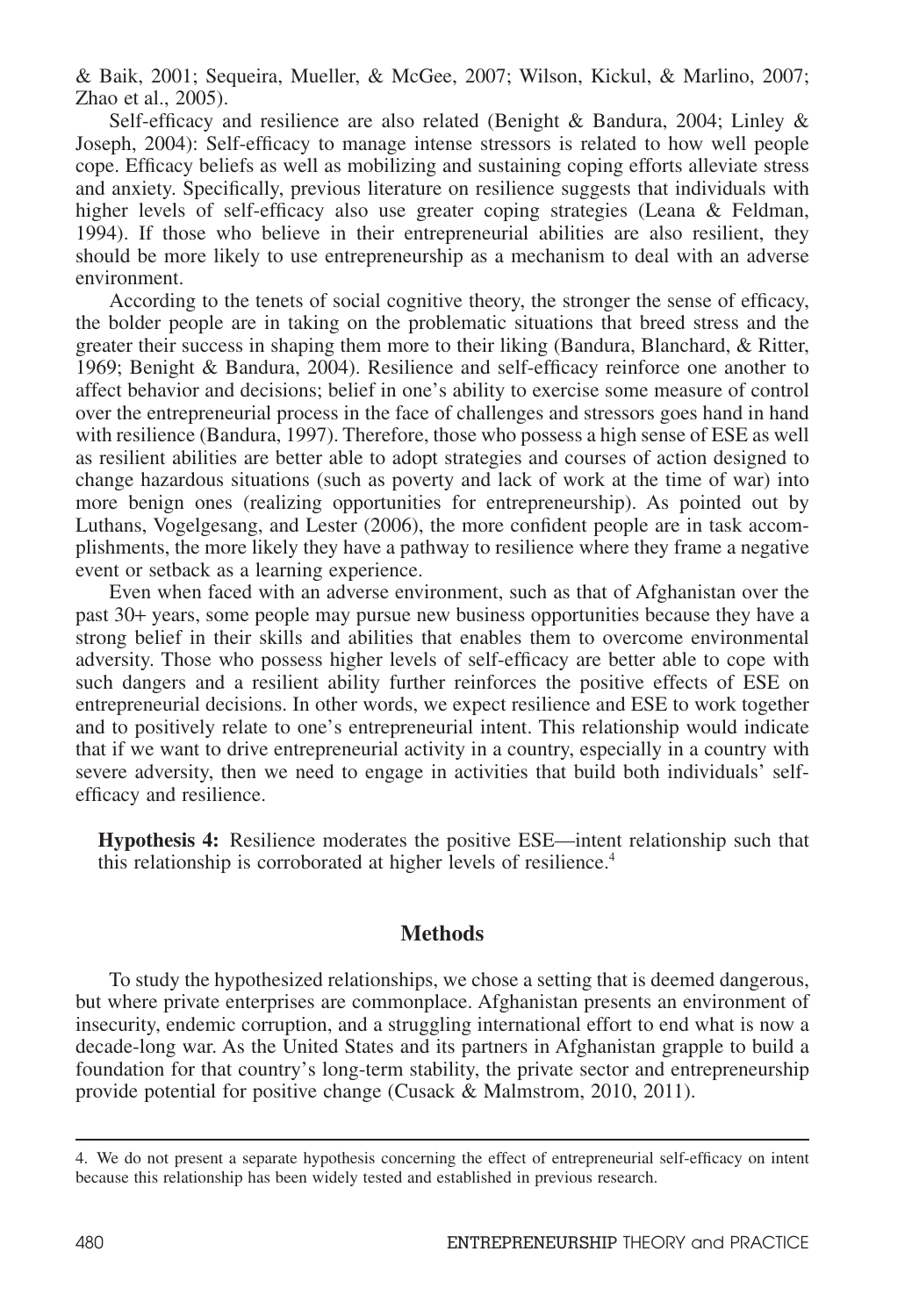#### **Sampling and Procedures**

The labor force distribution in Afghanistan is agriculture (79%), industry (6%), and services (16%) and the average Afghan has less than 2 years of schooling overall. The infant mortality rate is 16%, and the mortality rate of children under the age of 5 is an alarming 26%, the second and third worst in the world, respectively. Afghanistan is ranked "high" on the degree of risk for infectious diseases, and the life expectancy for both men and women is around 44 years of age, with a median age of 18 (CIA, 2010). All of these characteristics describe a country at war where living—let alone starting and running a business—is challenging and can be dangerous. Afghanistan also has one of the highest illiteracy rates in the world with approximately 49% of Afghans over the age of 15 unable to read or write (USAID, 2010). While the literacy rate among Afghans is low, the participants in our sample were mostly literate and have had at least a primary education. Survey taking in our population of interest is uncommon, and reading comprehension levels add to the challenges of such research. Furthermore, survey research in a war zone is particularly challenging given the constant lockdowns and restricted movement limitations imposed on our expat research team for their safety.

While researchers in more traditional research environments can often rely on a variety of secondary sources (such as business registers) to build their sampling frame, these options are either not available in Afghanistan or are of very low quality. The Afghan business community is relationship based and expatriates and Afghan businessmen and businesswomen work closely together, relying on referrals and networking to get various day-to-day tasks completed. It is through these relationships that we were able to collect our data. Even when relying on these relationships, our objectives were sometimes questioned, as is common in a context where people often distrust those they do not know personally.

For this study, our methodology involved surveying individuals who were in a position in their lives where they could start new businesses. We targeted adults ages 18–50 and collected data in two phases: phase I in the first 3 months of 2010, and a second phase II in July to October 2010. The phase I sample includes 163 Afghan male and female professionals in the working community in the capital city of Kabul. The research team used their relationships at a Kabul-based university and in the community to gather the initial sample, and then further employed snowball sampling<sup>5</sup> (Gilbert, 1993) for a wider reach. Snowballing is useful when no adequate sampling frame exists and the target population—in this case, Afghan adults who may have the necessary means and interest to start businesses—is dispersed geographically. This approach has been frequently used to obtain research data (Grant & Mayer, 2009; Martins, Eddleston, & Veiga, 2002) and may be the only sampling option available (Bonaccorsi, Giannangeli, & Rossi, 2006). Essentially, it was the only sampling procedure that could be employed in a country where foreign access to many areas is strictly limited, reliable directories are scarce, and people are likely to distrust a request for personal data from a stranger while being more willing to disclose information when asked by a friend.

In phase II, the research team sought to get into the community beyond the reach of the highly educated expat and university relationships. To achieve this, we hired three graduates from a women's business development training program as consultant survey collectors. We trained these consultants on proper survey taking techniques and sent them into their communities, unreachable safely by the expat research team. In cases where

<sup>5.</sup> In our snowball sampling, recruitment began with direct contacts and each participant was asked to recruit others, engaging people who would not have been contacted otherwise.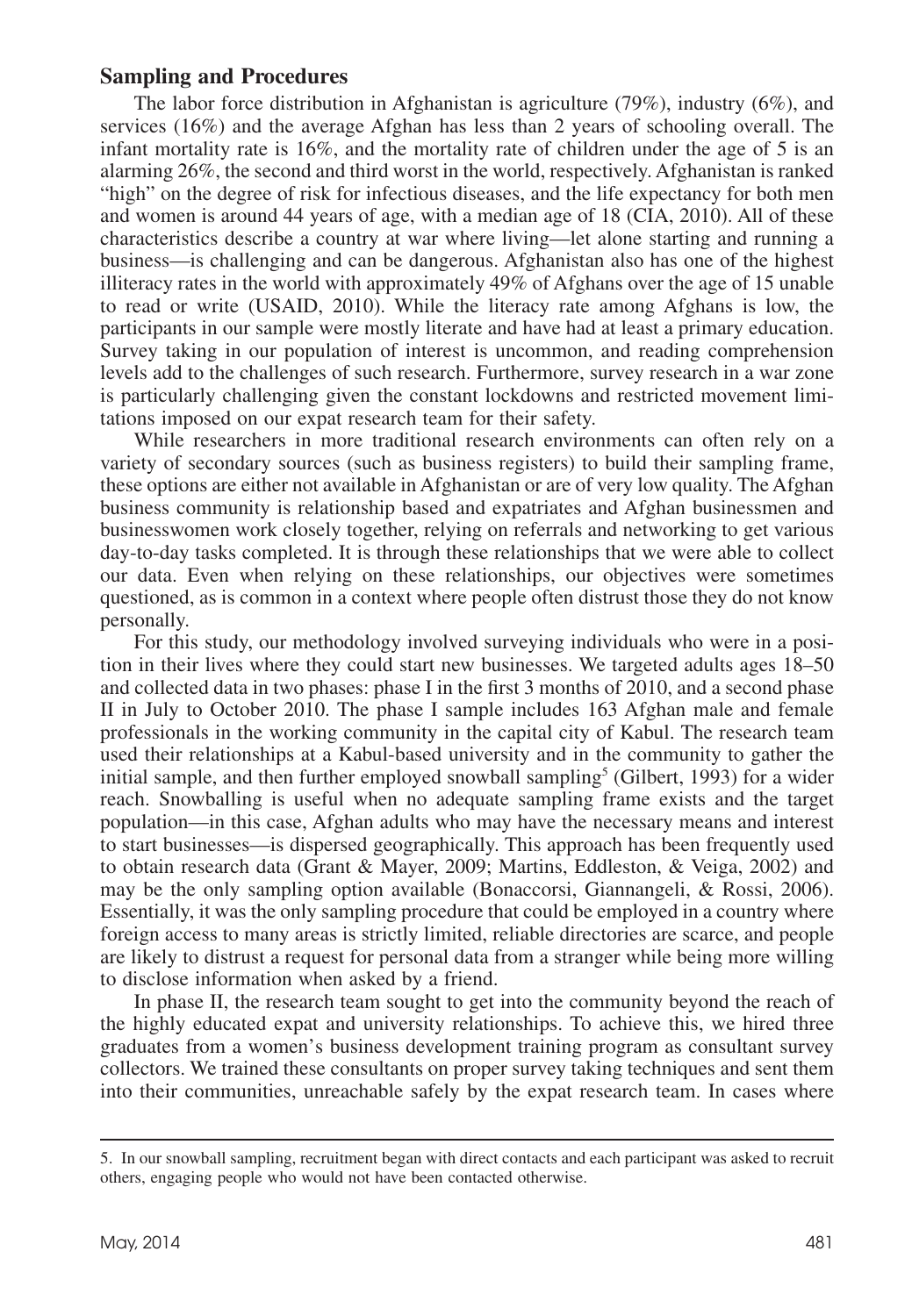# Descriptive Statistics

| Variable                                   | $N$ (% of those<br>reporting) | $%$ missing | Mean  | SD.  |
|--------------------------------------------|-------------------------------|-------------|-------|------|
|                                            |                               |             |       |      |
| Gender                                     |                               | 16.20       | 1.65  | .478 |
| Women                                      | 148 (54.4)                    |             |       |      |
| Men                                        | $80(29.4\%)$                  |             |       |      |
| Highest level of education                 |                               | 13.60       | 3.36  | .716 |
| No formal education                        | $7(2.6\%)$                    |             |       |      |
| Elementary school                          | $12(4.4\%)$                   |             |       |      |
| High school                                | 106 (39%)                     |             |       |      |
| College/university                         | 110 $(40.4\%)$                |             |       |      |
| Age                                        | 264                           | 2.90        | 29.69 | 9.51 |
| Years of paid work experience              | 250                           | 8.10        | 4.91  | 5.91 |
| Number of businesses previously owned      | 209                           | 23.20       | 0.77  | 1.07 |
| Necessity entrepreneur $(2 = yes, 1 = no)$ | 247                           | 9           | 1.11  | .31  |
| Entrepreneurial intentions                 | 271                           | .40         | 5.84  | 1.21 |
| Perceived danger                           | 271                           | .40         | 2.80  | .79  |
| Self-efficacy                              | 271                           | .40         | 3.91  | 1.00 |
| Resilience                                 | 266                           | 2.20        | 3.98  | .90  |

participants were not literate, the survey collectors were trained to read the survey to them and fill in the responses for the participant. Phase II also included a round of applicants to a women's business development training program, which also allowed us to extend our sample reach to include women from the provinces outside of Kabul. In the end, our phase II sample included data from 109 individuals, giving us a total sample of 272 participants. Women are slightly overrepresented in the sample as a result of the participating university focusing on programs catering specifically to women's business education. In addition, since our hired survey collectors were women and contact between women and men in Afghanistan is limited, we obtained fewer surveys from men in the community (see Table 1 for sample descriptive statistics). In addition to the data collection challenges previously discussed, given the almost 80% agricultural nature of the larger Afghan population, we believe that our slightly older, more educated sample is representative of the more urban population where people have more access to education and are more likely to start businesses. Finally, the varied nature of the avenues we leveraged to collect the data (multiple groups surveyed by multiple survey collectors) limits any concern of bias that the respondents wanted to impress the administrators or were led to answer questions in any particular direction.

As indicated by the descriptives in Table 1, 40% of our respondents have attended college or university. Even though our respondents are clearly more educated and literate than average Afghan citizens, they are not too familiar with survey procedures. This resulted in a fairly high level of missing data in our dataset, as demonstrated in Table 1. In our final analyses, we included only those cases for which complete data were available for all variables.

Because of the challenges of empirical data collection in our research setting, we chose to collect data on both the independent and the dependent variables in the same survey. To combat common method variance, the following steps were taken (as recommended by Chang, Van Witteloostuijn, & Eden, 2010). First, we used different scale types,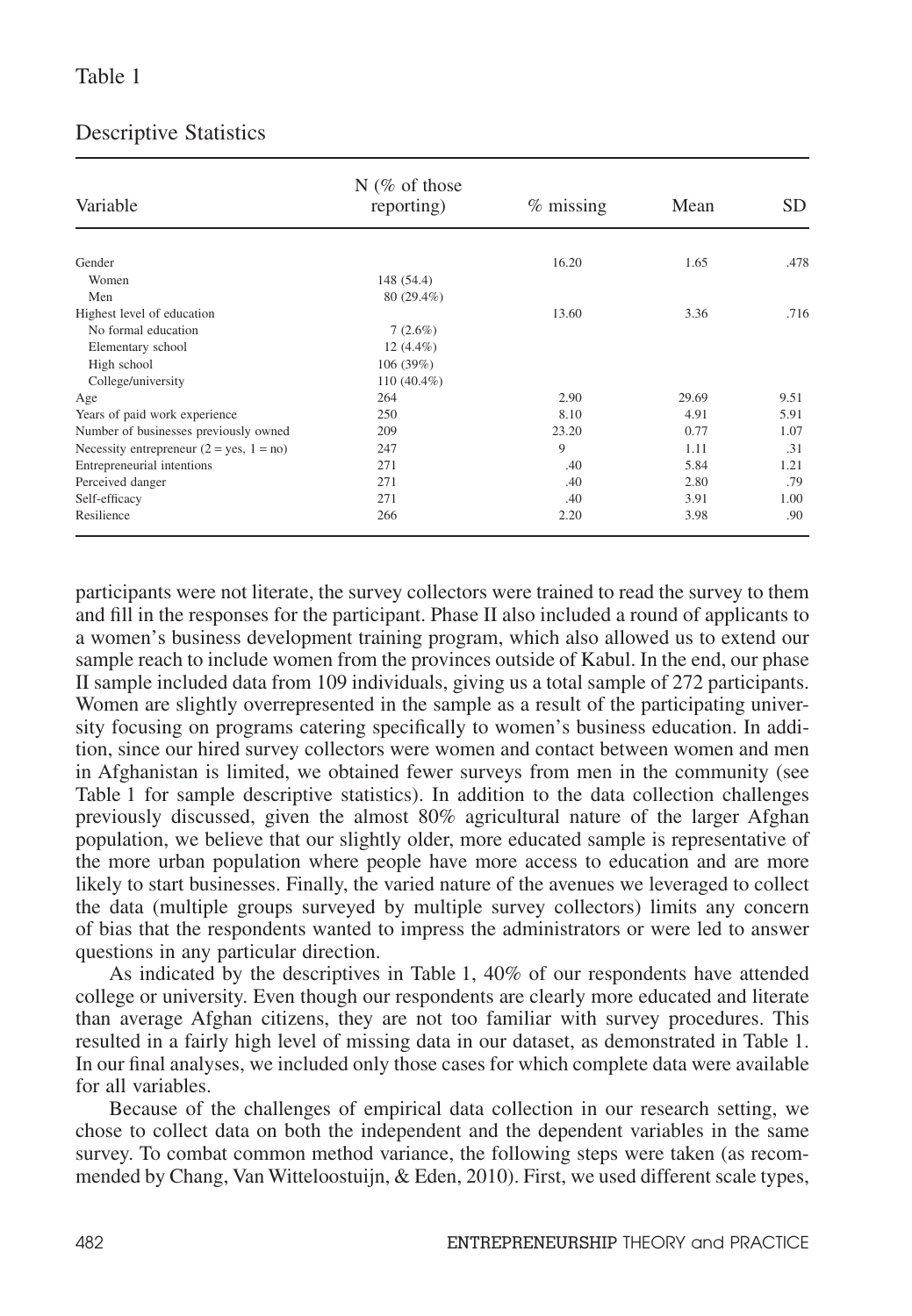as described in the next section. Second, respondents were assured of their anonymity and confidentiality and instructed to answer as honestly as possible because this research had no bearing on their businesses or personal safety. Third, to reduce problems with respondent comprehension of items, ambiguous, vague, or unfamiliar terms were not included; ensured through the careful translation and back-translation procedure. Finally, Siemsen, Roth, & Oliveira (2010) show that a correlation of measurement errors of dependent and independent variables does not create artificially significant moderation or interaction effects. Therefore, our findings related to moderation effects should be robust to commonmethod variance.

#### **Measures**

All surveys (both phase I and phase II) were administered using a paper-and-pencil technique. Our past experiences in Afghanistan taught us that surveys are difficult to collect, so we needed to keep our survey as streamlined and easy to understand as possible. We created a Dari language<sup>6</sup> version of all measures by following the commonly used translation/back translation procedure (Brislin, 1980). Differences in the original and the back-translated versions were discussed and resolved by joint agreement between the translators and the research team.

*Entrepreneurial Intentions.* We used Liñán and Chen's (2009) entrepreneurial intentions questionnaire, which has 6 items asked on a 7-point Likert-type scale ranging from "total disagreement" to "total agreement." Sample items include, "I am ready to do anything to be an entrepreneur" and "My professional goal is to become an entrepreneur." Reliability statistic (Cronbach's alpha) for this scale suggests that the scale is reliable at  $\alpha$  = .867 (Nunnally, 1978).

*Perceived Danger.* Perceived danger was measured using King et al.'s (1995, 2003) perceived threat scale originally developed in 1995 and updated in 2003 for work with the U.S. federal government. The perceived threat scale was designed to assess soldiers' emotional or cognitive appraisals of their own safety and well-being during combat in a war zone. Because many of the 15 items in the original scale reflect potential exposure in combat circumstances, we limited our study to use a subset of items and eliminated those related to, for example, "enemy use of nuclear, biological, chemical agents," or "fear that protective equipment wouldn't work." Ten Likert-type items on a 5-point scale ranging from "strongly disagree" to "strongly agree" were used in this study. Sample items include, "Sometimes I feel I won't survive" and "I feel that I am in great danger of being killed or wounded." King and associates' scale items were worded in the past tense because soldiers were surveyed upon returning from combat; we therefore revised the items to reflect the present tense because the participants in this study were currently living in a war zone and under extreme conditions. Cronbach's alpha for this scale is .742, which indicates a reliable scale (Nunnally, 1978).

To investigate the validity of the perceived danger scale in a civilian population, we compared the perceived danger scale mean of the Afghan sample with a comparison sample collected from graduate students in a classroom at a university in the United

<sup>6.</sup> While there are numerous dialects in Afghanistan, including Pashto, Dari is the official language in the business, professional, and government communities, and is spoken by 50% of the country's population (CIA, 2010).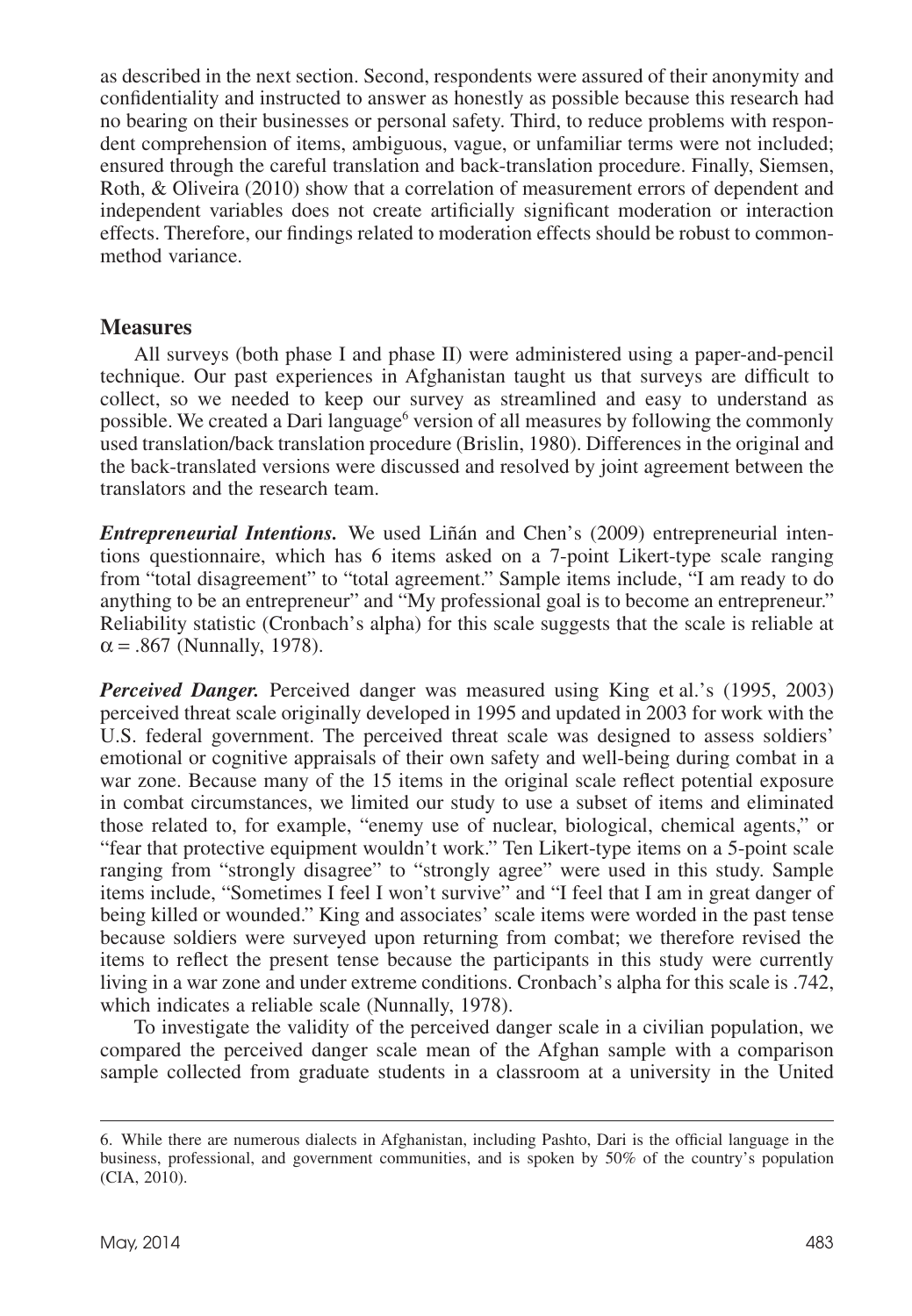States. There was a significant difference in the 5-point scale means indicating that the Afghan sample<sup>7</sup> (M = 2.80, standard deviation  $[SD] = .79$ ) indeed perceived more danger than the American sample<sup>8</sup> (M = 1.76, SD = .58);  $t(368) = 13.75, p < .001$ . In addition, the perceived threat scale was originally designed for the military, which have been found to have higher reported levels of perceived threat (King, King, Vogt, Knight, & Sampler, 2006; Vogt, Proctor, King, King, & Vesterling, 2008). King et al.'s sample mean for military ( $M = 3.16$ ) is significantly higher than our Afghan sample mean:  $t(627) = 5.85$ , *p* < .001. Also, the mean perceived threat reported for combat/combat-support military by Vogt et al.  $(M = 3.01)$  is significantly higher than that in our sample:  $t(910) = 4.39$ , *p* < .001. These comparisons provide evidence of construct validity in two ways. First, the environment in Afghanistan is arguably more dangerous than in the United States, as reflected in the mean scores for perceived danger. Second, most Afghan civilians have been raised in one war after another. Therefore, they are more conditioned to living their daily lives in dangerous contexts. On the other hand, military personnel are away from home, at war, and learning to operate in a foreign land. Therefore, international military personnel would perceive more danger than an Afghan civilian, and this is reflected in the mean scores for perceived danger.

*Self-Efficacy.* We used Zhao et al.'s (2005) ESE scale of 4 items on a 5-point Likert-type scale ranging from "no confidence" to "complete confidence." This ESE scale gauges an entrepreneur's confidence with regard to identifying business opportunities, creating new products, creative thinking, and commercializing an idea for development. Cronbach's alpha for this scale is .817, indicating good reliability (Nunnally, 1978).

*Resilience.* Resilience was tested using Sinclair and Wallston's (2004) brief resilience coping scale, which is a 4-item, 5-point Likert-type scale ranging from "does not describe me at all" to "describes me very well." Sample items include, "I believe I can grow in positive ways by dealing with difficult situations" and "I actively look for ways to replace the losses I encounter in life." The scale is reliable (Nunnally, 1978) with a Cronbach's alpha of .712.

*Control Variables.* In the tests, we controlled for three types of human capital, since these may impact the focal relationships (Davidsson & Honig, 2003; Zhao et al., 2005): *work experience*, *number of businesses previously owned*, and *college education* (dummy). To achieve normality, work experience of over 10 years was recoded as "10," and previous businesses owned that exceeded two were coded as "2." We also controlled for *gender*, given the prevalence of gender differences in Afghanistan (Joya, 2009; Tzemach, 2008), as well as respondent's *age*. Further, in a country like Afghanistan, many people may be "pushed" to self-employment in the absence of other work opportunities (Wennekers, van Stel, Thurik, & Reynolds, 2005), and their intentions may differ from those who are pursuing more lucrative business opportunities. Hence, we control for *necessity motivation* (dummy) as measured with an item adopted from the Global Entrepreneurship Monitor studies (Reynolds et al., 2005): "Are you involved in this start-up to take advantage of a business opportunity or because you have no better choices for work?" Responses of "No better choices for work" were coded as "1" for necessity entrepreneurship; other responses were coded as a zero. Finally, we also controlled for whether the respondent was a part of the first or second *phase of data collection*.

<sup>7.</sup>  $N = 272$ .

 $8. N = 98.$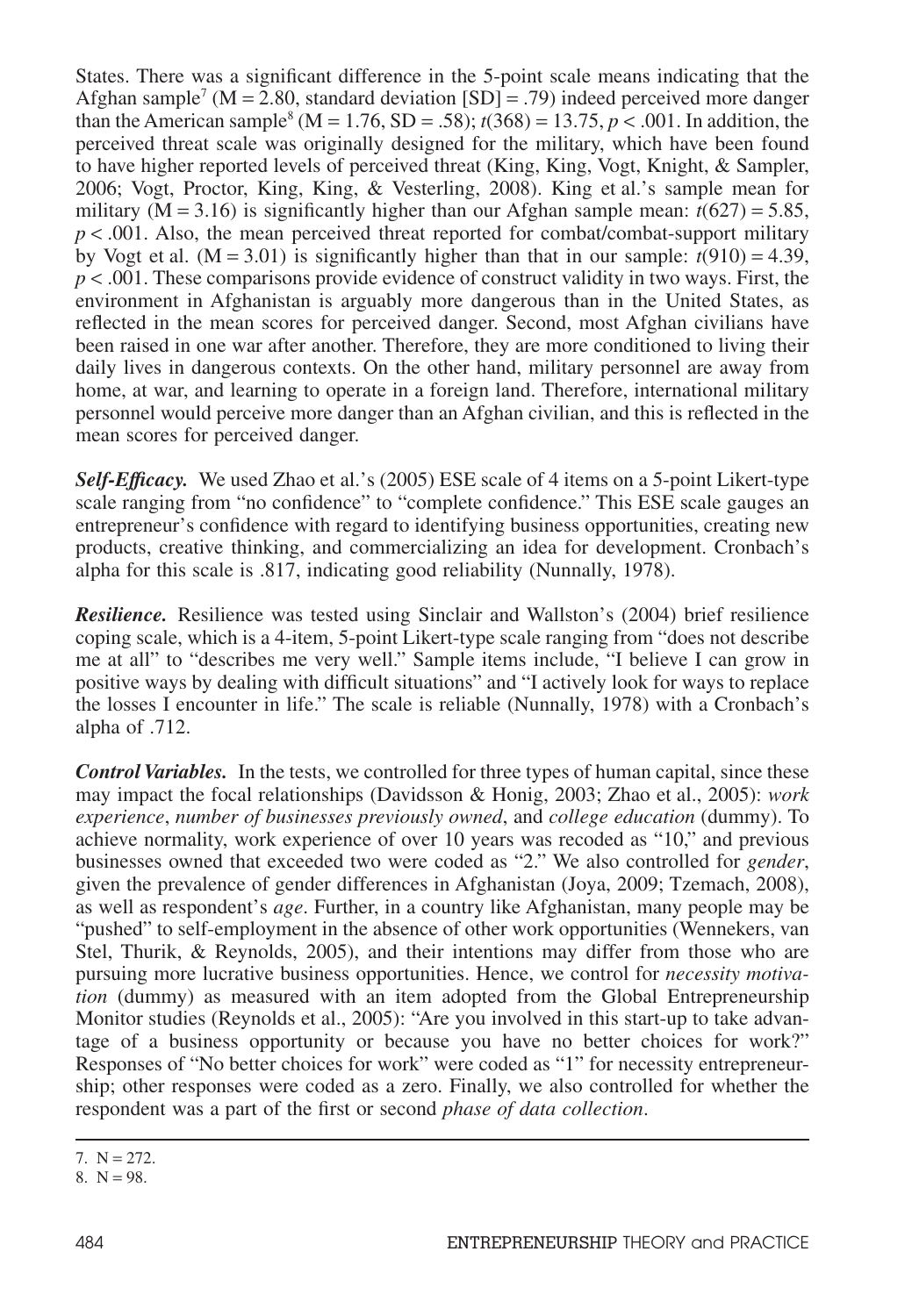#### **Analyses and Results**

Before proceeding to testing the hypotheses, we examined the characteristics of our scale variables. This initial examination revealed high entrepreneurial intentions in the Afghan sample; on the 7-point Likert scale, the average for the 6-item intent scale (our dependent variable) was  $5.84$  (SD = 1.21), with only 26% of the sample averaging a scale mean at 5 or below  $(n = 272)$ . High intent levels were further confirmed with another variable included in the survey at the second phase of data collection: "If you were to choose between running your own business and being employed by someone, what would you prefer?" (Kolvereid, 1996; Kolvereid & Oystein, 1997). The response options for this 7-point Likert-type item varied from "to be employed by the government, an NGO, or a large business," (1) to "run my own business" (7). The mean for this item is 5.4 (SD = 2.31; n = 98), with 55% of respondents answering at value "7" indicating total preference for owning a business over being employed by someone else. Our dependent variable, the entrepreneurial intentions scale mean, is significantly and positively correlated with "running my own business" as employment preference  $(r = .26, p < .05)$ , suggesting that high entrepreneurial intentions in the sample really reflect a preference for entrepreneurship, not just an absence of other job opportunities.

Our initial data screening showed that while the values on entrepreneurial intentions were high, non-normality was not a significant problem for any of our measurements. Multiple hierarchical regression analysis was used to test our hypotheses.

Table 2 reports the correlations. These correlations show that perceived danger is negatively and significantly related to entrepreneurial intentions, indicating initial support for hypothesis 1. Since self-efficacy and resilience are positively correlated, variance inflation factors (VIF) were calculated as a part of every regression procedure to investigate multicollinearity. All VIF values were comfortably low (below 1.8) (O'Brien, 2007). The other main assumptions for using multiple linear regressions (normality of the variables and homoscedasticity) were also met.

The tests of all hypotheses are presented in Table 3. Model 1 includes the control variables, out of which necessity motivation for entrepreneurship is the only variable significantly related to the dependent variable, entrepreneurial intentions. This implies that those pushed to entrepreneurship as the only way to get by have significantly lower levels of entrepreneurial intentions than those for whom entrepreneurship would be a preferred occupational choice (opportunity entrepreneurs).

Model 2 (Table 3) regressed entrepreneurial intentions on the independent variable of perceived danger. Perceived danger is significantly and negatively related to entrepreneurial intentions ( $\beta = -.18$ ,  $p < .05$ ), supporting hypothesis 1 (adjusted  $R^2 = .06$ ). Model 3 provides support for hypothesis 2: Resilience is positively and significantly related to entrepreneurial intentions ( $\beta$  = .49,  $p$  < .01; adjusted R<sup>2</sup> = .25).

Hypothesis 3 suggested that resilience would moderate the perceived danger–intent relationship; a moderated regression analysis is appropriate for testing the effects (Aiken & West, 1991). To deal with possible multicollinearity between the interaction term and its components, we mean centered both resilience and perceived danger variables before creating the interaction term through a multiplication of the two variables (Aiken & West). Model 4 in Table 3 presents the results of the moderated regression analysis; the interaction effect is not significant.

Given the cross-sectional nature of our sample, which may deflate interaction effects (Siemsen et al., 2010), and the relatively small sample size for the final regressions  $(n = 146)$ , which can be problematic for moderated regression analyses (Aguinis &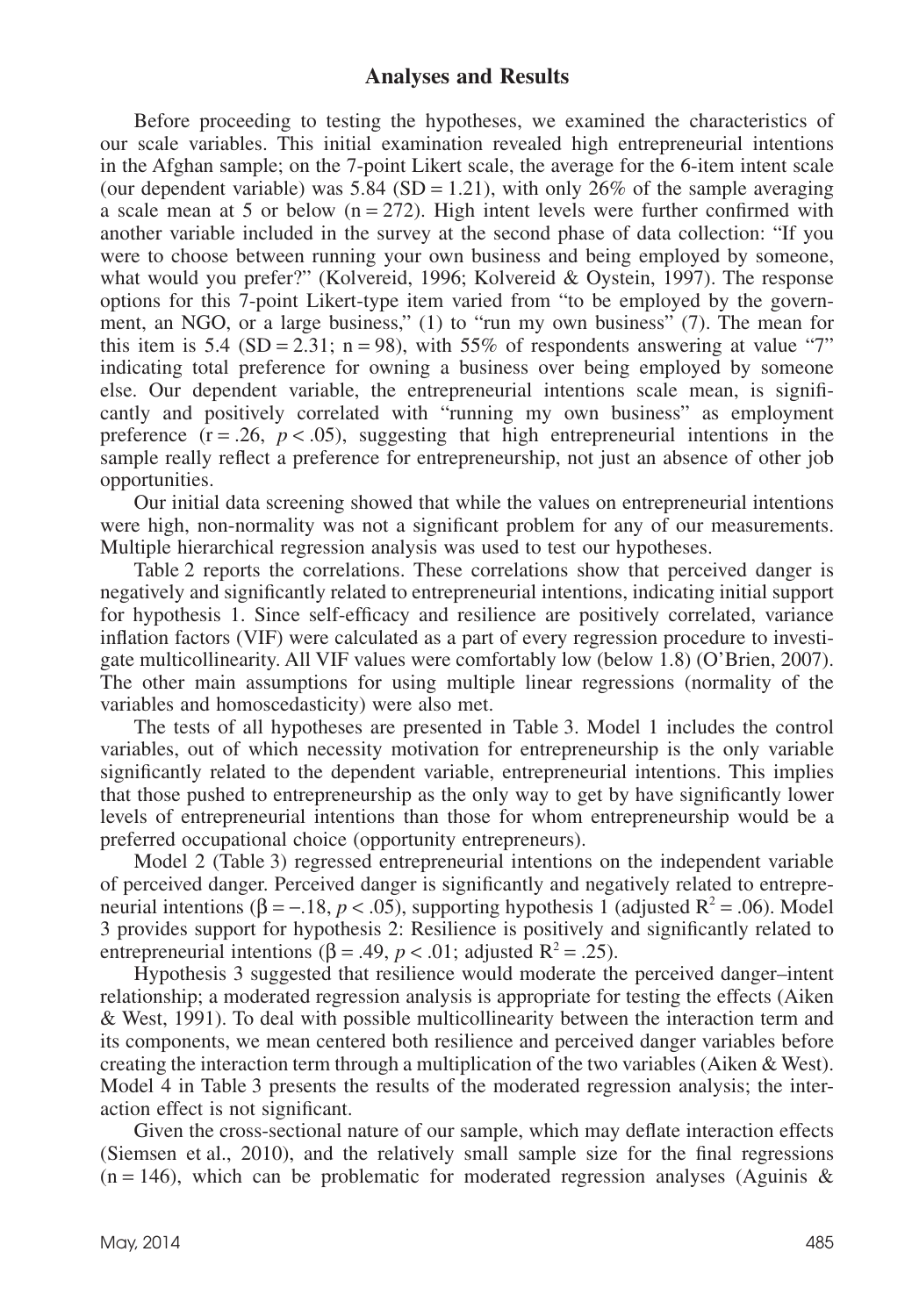| Correlations                                 | Z                   | Mean | $\overline{\text{SD}}$                                                                                                                                                                                                                                                                                                                                                                                                              | $\overline{\mathcal{C}}$                                                                                                                                                                                   | $\infty$ | $\overline{4}$                                                                                                                                                                                                                                                                                                                                                                                                                                                                                                                                                                                                                                                                                            | $\circ$                                                                                                                                                                                                                                                                                                 | $\circ$ | $\overline{C}$                                                                                                                | $\infty$                                        | $\circ$                  | $\overline{10}$ | $\equiv$       | $\overline{2}$ |
|----------------------------------------------|---------------------|------|-------------------------------------------------------------------------------------------------------------------------------------------------------------------------------------------------------------------------------------------------------------------------------------------------------------------------------------------------------------------------------------------------------------------------------------|------------------------------------------------------------------------------------------------------------------------------------------------------------------------------------------------------------|----------|-----------------------------------------------------------------------------------------------------------------------------------------------------------------------------------------------------------------------------------------------------------------------------------------------------------------------------------------------------------------------------------------------------------------------------------------------------------------------------------------------------------------------------------------------------------------------------------------------------------------------------------------------------------------------------------------------------------|---------------------------------------------------------------------------------------------------------------------------------------------------------------------------------------------------------------------------------------------------------------------------------------------------------|---------|-------------------------------------------------------------------------------------------------------------------------------|-------------------------------------------------|--------------------------|-----------------|----------------|----------------|
|                                              |                     |      |                                                                                                                                                                                                                                                                                                                                                                                                                                     |                                                                                                                                                                                                            |          |                                                                                                                                                                                                                                                                                                                                                                                                                                                                                                                                                                                                                                                                                                           |                                                                                                                                                                                                                                                                                                         |         |                                                                                                                               |                                                 |                          |                 |                |                |
| 1. Entrepreneurial intentions                |                     |      |                                                                                                                                                                                                                                                                                                                                                                                                                                     |                                                                                                                                                                                                            |          |                                                                                                                                                                                                                                                                                                                                                                                                                                                                                                                                                                                                                                                                                                           |                                                                                                                                                                                                                                                                                                         |         |                                                                                                                               |                                                 |                          |                 |                |                |
| 2. Perceived danger                          | ភ្លូងនិងមាន ដូច និង |      | $\begin{array}{ccccccccc}\n\Xi & \mathbb{P} & \mathbb{S} & \mathbb{S} & \mathbb{S} & \mathbb{S} & \mathbb{S} & \mathbb{S} & \mathbb{S} & \mathbb{S} & \mathbb{S} & \mathbb{S} & \mathbb{S} & \mathbb{S} & \mathbb{S} & \mathbb{S} & \mathbb{S} & \mathbb{S} & \mathbb{S} & \mathbb{S} & \mathbb{S} & \mathbb{S} & \mathbb{S} & \mathbb{S} & \mathbb{S} & \mathbb{S} & \mathbb{S} & \mathbb{S} & \mathbb{S} & \mathbb{S} & \mathbb{$ |                                                                                                                                                                                                            |          |                                                                                                                                                                                                                                                                                                                                                                                                                                                                                                                                                                                                                                                                                                           |                                                                                                                                                                                                                                                                                                         |         |                                                                                                                               |                                                 |                          |                 |                |                |
| 3. Resilience                                |                     |      |                                                                                                                                                                                                                                                                                                                                                                                                                                     |                                                                                                                                                                                                            |          |                                                                                                                                                                                                                                                                                                                                                                                                                                                                                                                                                                                                                                                                                                           |                                                                                                                                                                                                                                                                                                         |         |                                                                                                                               |                                                 |                          |                 |                |                |
| 4. Entrepreneurial self-efficacy             |                     |      |                                                                                                                                                                                                                                                                                                                                                                                                                                     | $-2.5$ $-1.7$ $-1.7$ $-1.7$ $-1.7$ $-1.7$ $-1.7$ $-1.7$ $-1.7$ $-1.7$ $-1.7$ $-1.7$ $-1.7$ $-1.7$ $-1.7$ $-1.7$ $-1.7$ $-1.7$ $-1.7$ $-1.7$ $-1.7$ $-1.7$ $-1.7$ $-1.7$ $-1.7$ $-1.7$ $-1.7$ $-1.7$ $-1.7$ |          |                                                                                                                                                                                                                                                                                                                                                                                                                                                                                                                                                                                                                                                                                                           |                                                                                                                                                                                                                                                                                                         |         |                                                                                                                               |                                                 |                          |                 |                |                |
| 5. Gender (female)                           |                     |      |                                                                                                                                                                                                                                                                                                                                                                                                                                     |                                                                                                                                                                                                            |          | $\begin{array}{ccccccccc}\n & \stackrel{*}{\rightarrow} & \stackrel{*}{\rightarrow} & \stackrel{*}{\rightarrow} & \stackrel{*}{\rightarrow} & \stackrel{*}{\rightarrow} & \stackrel{*}{\rightarrow} & \stackrel{*}{\rightarrow} & \stackrel{*}{\rightarrow} & \stackrel{*}{\rightarrow} & \stackrel{*}{\rightarrow} & \stackrel{*}{\rightarrow} & \stackrel{*}{\rightarrow} & \stackrel{*}{\rightarrow} & \stackrel{*}{\rightarrow} & \stackrel{*}{\rightarrow} & \stackrel{*}{\rightarrow} & \stackrel{*}{\rightarrow} & \stackrel{*}{\rightarrow} & \stackrel{*}{\rightarrow} & \stackrel{*}{\rightarrow} & \stackrel{*}{\rightarrow} & \stackrel{*}{\rightarrow} & \stackrel{*}{\rightarrow} & \stack$ |                                                                                                                                                                                                                                                                                                         |         |                                                                                                                               |                                                 |                          |                 |                |                |
| $6. \text{Age}$                              |                     |      |                                                                                                                                                                                                                                                                                                                                                                                                                                     |                                                                                                                                                                                                            |          |                                                                                                                                                                                                                                                                                                                                                                                                                                                                                                                                                                                                                                                                                                           | $\frac{1}{1}$ - 07<br>- 06<br>- 16<br>- 13<br>- 13<br>- 19<br>- 19<br>- 19<br>- 19<br>- 19<br>- 19<br>- 19<br>- 19<br>- 19<br>- 19<br>- 19<br>- 19<br>- 19<br>- 19<br>- 19<br>- 19<br>- 19<br>- 19<br>- 19<br>- 19<br>- 19<br>- 19<br>- 19<br>- 19<br>- 19<br>- 19<br>- 19<br>- 19<br>- 19<br>- 19<br>- |         |                                                                                                                               |                                                 |                          |                 |                |                |
| 7. Work experience (years, recoded)          |                     |      |                                                                                                                                                                                                                                                                                                                                                                                                                                     |                                                                                                                                                                                                            |          |                                                                                                                                                                                                                                                                                                                                                                                                                                                                                                                                                                                                                                                                                                           |                                                                                                                                                                                                                                                                                                         |         |                                                                                                                               |                                                 |                          |                 |                |                |
| 8. Businesses previously owned (recoded)     |                     |      |                                                                                                                                                                                                                                                                                                                                                                                                                                     |                                                                                                                                                                                                            |          |                                                                                                                                                                                                                                                                                                                                                                                                                                                                                                                                                                                                                                                                                                           |                                                                                                                                                                                                                                                                                                         |         |                                                                                                                               |                                                 |                          |                 |                |                |
| 9. College education (dummy)                 |                     |      |                                                                                                                                                                                                                                                                                                                                                                                                                                     |                                                                                                                                                                                                            |          |                                                                                                                                                                                                                                                                                                                                                                                                                                                                                                                                                                                                                                                                                                           |                                                                                                                                                                                                                                                                                                         |         | $\frac{1}{2}$ $\frac{1}{2}$ $\frac{1}{2}$ $\frac{1}{2}$ $\frac{1}{2}$ $\frac{1}{2}$ $\frac{1}{2}$ $\frac{1}{2}$ $\frac{1}{2}$ |                                                 | $\overline{\phantom{a}}$ |                 |                |                |
| 10. Necessity entrepreneur (dummy)           |                     |      |                                                                                                                                                                                                                                                                                                                                                                                                                                     |                                                                                                                                                                                                            |          |                                                                                                                                                                                                                                                                                                                                                                                                                                                                                                                                                                                                                                                                                                           |                                                                                                                                                                                                                                                                                                         |         |                                                                                                                               | $\frac{36}{10}$ $\frac{36}{10}$ $\frac{36}{10}$ | 0.88                     |                 |                |                |
| 11. Employment preference (entrepreneurship) |                     |      |                                                                                                                                                                                                                                                                                                                                                                                                                                     |                                                                                                                                                                                                            |          |                                                                                                                                                                                                                                                                                                                                                                                                                                                                                                                                                                                                                                                                                                           |                                                                                                                                                                                                                                                                                                         |         |                                                                                                                               |                                                 |                          | $02 - 11$       |                |                |
| 12. Wave of data collection                  |                     |      |                                                                                                                                                                                                                                                                                                                                                                                                                                     |                                                                                                                                                                                                            |          |                                                                                                                                                                                                                                                                                                                                                                                                                                                                                                                                                                                                                                                                                                           |                                                                                                                                                                                                                                                                                                         |         |                                                                                                                               |                                                 |                          |                 | $\overline{0}$ |                |
|                                              |                     |      |                                                                                                                                                                                                                                                                                                                                                                                                                                     |                                                                                                                                                                                                            |          |                                                                                                                                                                                                                                                                                                                                                                                                                                                                                                                                                                                                                                                                                                           |                                                                                                                                                                                                                                                                                                         |         |                                                                                                                               |                                                 |                          |                 |                |                |

Correlations and Descriptive Statistics

Correlations and Descriptive Statistics

Table 2

# \*\*  $p < .01$ ; \*  $p < .05$

\*\* p < .01; \* p < .05<br>Note: Correction added on 27 February 2013, after initial online publication on 16 January 2013: The correlation between Perceived danger and Entrepreneurial intentions was corrected<br>from .19\*\* to −. Note: Correction added on 27 February 2013, after initial online publication on 16 January 2013: The correlation between Perceived danger and Entrepreneurial intentions was corrected from .19\*\* to  $-19$ \*\* in this version of the article.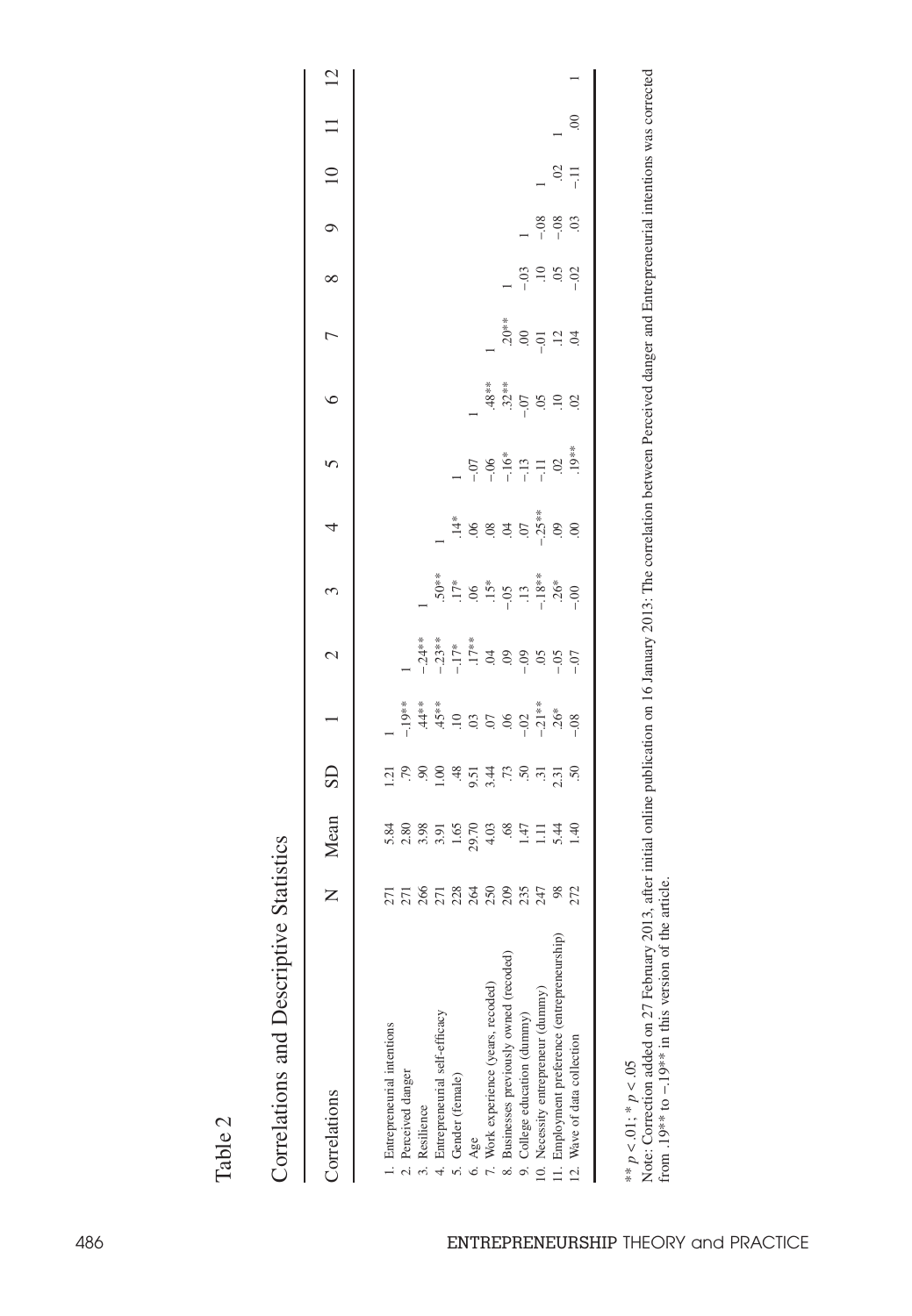Table 3

|        | I<br>I             |
|--------|--------------------|
|        |                    |
|        | i<br>١             |
|        |                    |
|        |                    |
|        |                    |
|        |                    |
|        |                    |
|        | I                  |
|        |                    |
|        | ì                  |
|        | I<br>I             |
|        | I<br>ì             |
|        |                    |
|        | ׇׇ֕֡               |
|        | ֠                  |
|        |                    |
|        | $\overline{a}$     |
|        | l                  |
|        | $\overline{a}$     |
|        | l<br>١             |
| י<br>ו | Í                  |
|        | Í                  |
|        | I                  |
|        | J                  |
|        |                    |
|        | I                  |
|        | $\vdots$           |
|        | j<br>ļ             |
|        | ١                  |
|        |                    |
| I      | Í                  |
|        |                    |
|        | I<br>١             |
|        | I                  |
|        | I<br>١             |
|        |                    |
|        |                    |
|        |                    |
|        |                    |
|        |                    |
|        | $\frac{1}{2}$<br>I |
|        |                    |
|        | l                  |
|        | ١                  |
|        | ׇ֚֘                |
|        | ļ<br>J             |
|        |                    |
|        | י<br>י             |
|        | j                  |
|        | )                  |
|        |                    |
|        | l                  |
| ļ      |                    |
|        | י                  |
|        | I                  |
|        | I<br>J             |
|        |                    |
|        | Ì                  |
|        | ì                  |
|        | ļ                  |
|        | Ï<br>I             |
|        |                    |
|        | i                  |
|        | l                  |
| ļ      | I                  |
|        |                    |

|                 |                               | Control<br>model<br>Model 1 | Hypothesis 1:<br>Danger<br>Model 2 | Hypothesis 2:<br>Resilience<br>Model 3                                                                                                                                                                                                                                                                                                                                                | Resilience × danger<br>Hypothesis 3:<br>Model 4                                                                                                                                                                                                                                                                                                                                       | Controls +<br>ESE<br>Model 5 | $Controls + ESE +$<br>resilience<br>Model 6 | Resilience × ESE<br>Hypothesis 4:<br>Model 7                                                               |
|-----------------|-------------------------------|-----------------------------|------------------------------------|---------------------------------------------------------------------------------------------------------------------------------------------------------------------------------------------------------------------------------------------------------------------------------------------------------------------------------------------------------------------------------------|---------------------------------------------------------------------------------------------------------------------------------------------------------------------------------------------------------------------------------------------------------------------------------------------------------------------------------------------------------------------------------------|------------------------------|---------------------------------------------|------------------------------------------------------------------------------------------------------------|
| Controls        | Gender (female)               |                             |                                    |                                                                                                                                                                                                                                                                                                                                                                                       |                                                                                                                                                                                                                                                                                                                                                                                       |                              |                                             |                                                                                                            |
|                 | Age                           |                             |                                    |                                                                                                                                                                                                                                                                                                                                                                                       |                                                                                                                                                                                                                                                                                                                                                                                       |                              |                                             |                                                                                                            |
|                 | Work experience               | 500                         |                                    |                                                                                                                                                                                                                                                                                                                                                                                       |                                                                                                                                                                                                                                                                                                                                                                                       |                              |                                             |                                                                                                            |
|                 | Businesses previously owned   |                             |                                    |                                                                                                                                                                                                                                                                                                                                                                                       |                                                                                                                                                                                                                                                                                                                                                                                       |                              |                                             |                                                                                                            |
|                 | College education             | $-10$                       | 5 = 8 = = = = = = =                | $\overline{a}$ ; $\overline{b}$ ; $\overline{c}$ ; $\overline{c}$ ; $\overline{c}$ ; $\overline{c}$ ; $\overline{c}$ ; $\overline{c}$ ; $\overline{c}$ ; $\overline{c}$ ; $\overline{c}$ ; $\overline{c}$ ; $\overline{c}$ ; $\overline{c}$ ; $\overline{c}$ ; $\overline{c}$ ; $\overline{c}$ ; $\overline{c}$ ; $\overline{c}$ ; $\overline{c}$ ; $\overline{c}$ ; $\overline{c}$ ; | $\overline{a}$ ; $\overline{b}$ ; $\overline{c}$ ; $\overline{c}$ ; $\overline{c}$ ; $\overline{c}$ ; $\overline{c}$ ; $\overline{c}$ ; $\overline{c}$ ; $\overline{c}$ ; $\overline{c}$ ; $\overline{c}$ ; $\overline{c}$ ; $\overline{c}$ ; $\overline{c}$ ; $\overline{c}$ ; $\overline{c}$ ; $\overline{c}$ ; $\overline{c}$ ; $\overline{c}$ ; $\overline{c}$ ; $\overline{c}$ ; | 88858998<br>88858998         | 839997                                      | $-0.3$<br>$-0.5$<br>$-0.5$<br>$-0.5$<br>$-0.5$<br>$-0.5$<br>$-0.2$<br>$+0.2$<br>$+0.2$<br>$+0.2$<br>$+0.2$ |
|                 | Necessity entrepreneur        | $-.21*$                     |                                    |                                                                                                                                                                                                                                                                                                                                                                                       |                                                                                                                                                                                                                                                                                                                                                                                       |                              |                                             |                                                                                                            |
|                 | Wave of data collection       | $-08$                       |                                    |                                                                                                                                                                                                                                                                                                                                                                                       |                                                                                                                                                                                                                                                                                                                                                                                       |                              | $\overline{0}$                              |                                                                                                            |
| IV <sub>s</sub> | Perceived danger              |                             |                                    |                                                                                                                                                                                                                                                                                                                                                                                       |                                                                                                                                                                                                                                                                                                                                                                                       |                              |                                             |                                                                                                            |
|                 | Resilience                    |                             |                                    | $49**$                                                                                                                                                                                                                                                                                                                                                                                | $49**$                                                                                                                                                                                                                                                                                                                                                                                |                              | $.42**$                                     |                                                                                                            |
| Moderation      | Perceived danger × resilience |                             |                                    |                                                                                                                                                                                                                                                                                                                                                                                       | $\dot{a}$                                                                                                                                                                                                                                                                                                                                                                             |                              |                                             |                                                                                                            |
|                 | Entrepreneurial self-efficacy |                             |                                    |                                                                                                                                                                                                                                                                                                                                                                                       |                                                                                                                                                                                                                                                                                                                                                                                       | $.37***$                     | $.17*$                                      | $\begin{array}{c} 1 \ \ * \\ 2 \ 0 \ \ * \\ 3 \ 0 \ 0 \ 0 \ 0 \ 0 \end{array}$                             |
| Moderation      | ESE x resilience              |                             |                                    |                                                                                                                                                                                                                                                                                                                                                                                       |                                                                                                                                                                                                                                                                                                                                                                                       |                              |                                             |                                                                                                            |
|                 | R-square                      |                             |                                    |                                                                                                                                                                                                                                                                                                                                                                                       |                                                                                                                                                                                                                                                                                                                                                                                       |                              |                                             |                                                                                                            |
|                 | Adjusted R-square             |                             | $\Xi \, \lessapprox \, *$          | $30.8$ $*$                                                                                                                                                                                                                                                                                                                                                                            | $\frac{30}{25}$                                                                                                                                                                                                                                                                                                                                                                       | 20, 5,                       | $\ddot{3} \dot{5}$                          |                                                                                                            |
|                 | R-squared change <sup>*</sup> | n.s                         |                                    |                                                                                                                                                                                                                                                                                                                                                                                       | $n. s.$<br>5.73**                                                                                                                                                                                                                                                                                                                                                                     |                              |                                             |                                                                                                            |
|                 | F-value                       | $\frac{6}{1}$               | $2.09*$                            | $6.38***$                                                                                                                                                                                                                                                                                                                                                                             |                                                                                                                                                                                                                                                                                                                                                                                       | $4.17***$                    | $6.97***$                                   | $6.55***$                                                                                                  |
|                 |                               |                             |                                    |                                                                                                                                                                                                                                                                                                                                                                                       |                                                                                                                                                                                                                                                                                                                                                                                       |                              |                                             |                                                                                                            |

†‡ *p* < .10; \* *p* < .05; \*\* *p* < .01; Beta-coefficients are standardized. Models 2–4: Compared with previous model. Model 5, compared with Model 1. Models 6–7: Compared with previous model.

Dependent variable: Entrepreneurial intentions. ESE, entrepreneurial self-efficacy; n.s., not significant; IV, independent variable.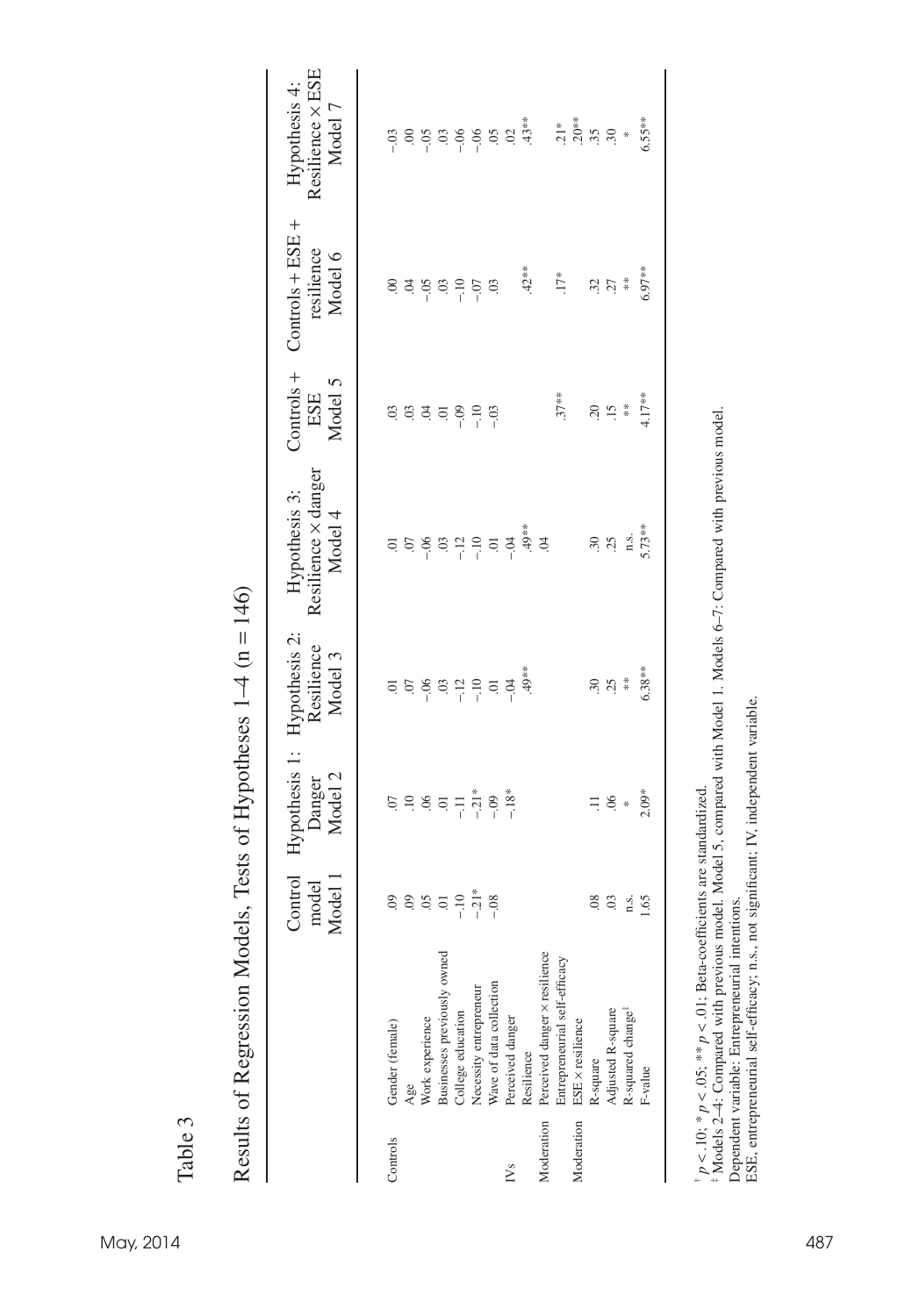Figure 2

Moderating Effect of Resilience on the Entrepreneurial Self-Efficacy to Intent Relationship



Stone-Romero, 1997), we decided to investigate the resilience  $\times$  perceived danger interaction in a larger sample without the control variables. After removing one multivariate outlier, the interaction model without the controls  $(n = 264)$  shows that resilience has a marginally significant moderating effect  $(p < .10)$  on the perceived danger–intent relationship. The direction of this interaction shows that the negative relationship between perceived danger and entrepreneurial intentions is weaker among those who are very resilient, as suggested in our hypothesis 3. Clearly, this marginally significant interaction effect should be interpreted with caution, and future research should investigate the reliability of this moderation in larger samples.

Model 5 shows that ESE is a positive predictor of entrepreneurial intentions ( $\beta = .37$ ,  $p < .01$ ). We did not hypothesize this effect but based on widely established empirical support from previous research, this relationship was expected.

Hypothesis 4 suggested that resilience would interact with ESE to impact entrepreneurial intentions. Again, a moderated regression analysis is appropriate for testing the effects (Aiken & West, 1991). As before, we mean centered both resilience and ESE before creating the interaction term through a multiplication of the two variables (Aiken & West). Model 7 in Table 3 suggests that this interaction has a significant effect ( $p < .01$ ) on entrepreneurial intentions. The interaction is depicted in Figure 2. This figure shows that the positive relationship between ESE and entrepreneurial intentions is intensified for those who are very resilient, supporting our hypothesis 4.

Finally, given the prevalence of gender differences in Afghanistan (Joya, 2009; Tzemach, 2008), we wanted to test, *post hoc*, whether the effects of danger, resilience, and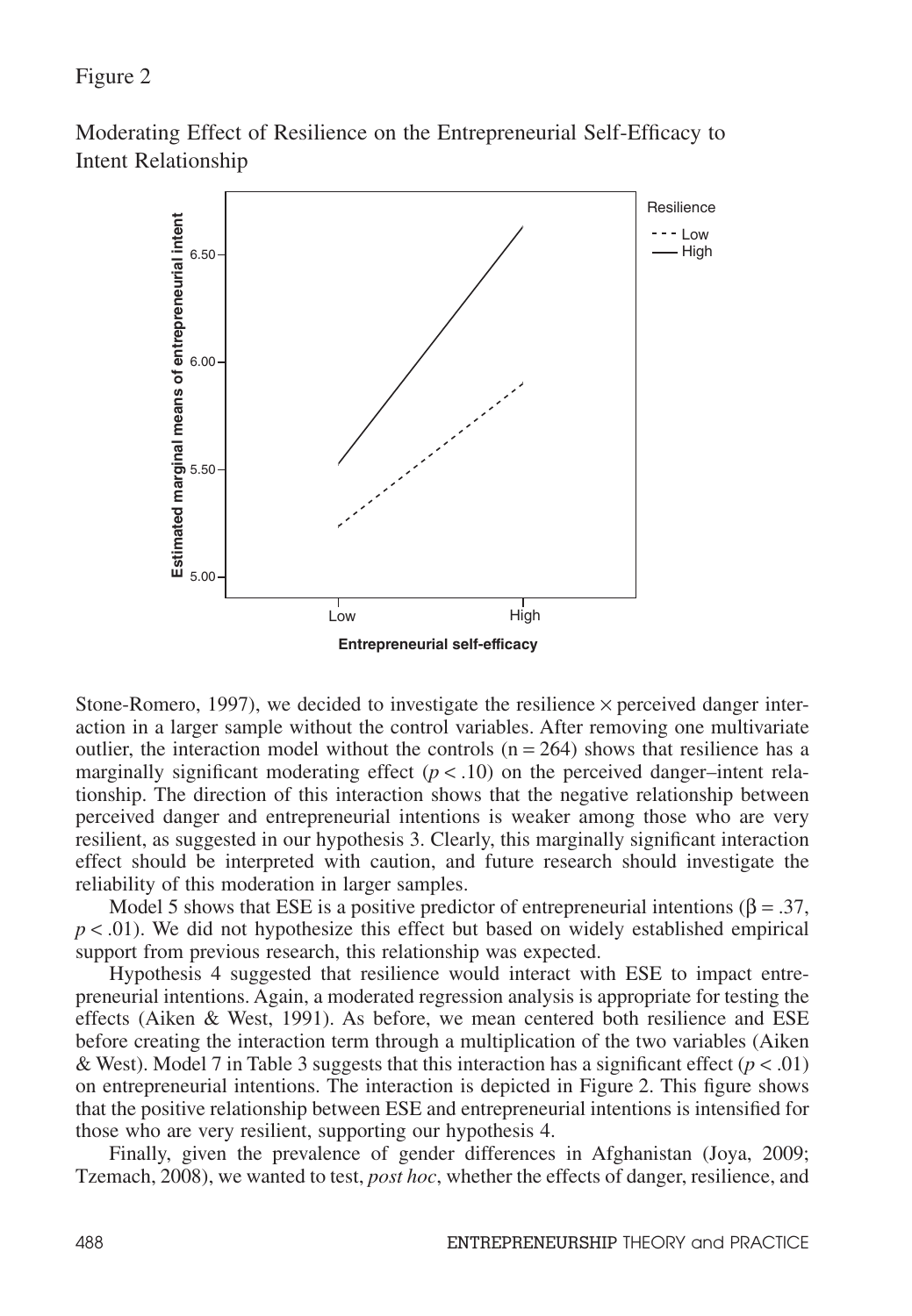ESE on entrepreneurial intentions would differ between men and women. Among men  $(n = 79)$ , perceived danger is a marginally significant negative predictor of entrepreneurial intent ( $\beta = -.21$ ,  $p = .06$ ), while the effect of this variable among women ( $n = 145$ ) is slightly more significant, and still negative  $(\beta = -17, p < 0.04)$ . Resilience is positively and significantly related to intentions in both groups  $(\beta = .44, p < .001$  for men;  $\beta = .48, p < .001$ for women), and the same is true for ESE  $(\beta = .41, p < .001$  for men;  $\beta = .44, p < .001$  for women). The Chow (1960) test is the most popular way of testing whether the parameter values associated with one data set are the same as those associated with another data set. The regression coefficients and significance levels reported previously do not suggest large differences between men and women, but to be sure, we ran the Chow test to compare the groups. The test statistic was not significant for any of the regressions:  $F_{2, 224} = .54$  (n.s.) for perceived danger,  $F_{2, 224} = .23$  (n.s.) for ESE, and  $F_{2, 220} = .14$  (n.s.) for resilience. There are no significant differences between men and women in terms of how perceived danger, resilience, and ESE relate to entrepreneurial intentions.

#### **Discussion**

The importance of entrepreneurial initiative for rebuilding war and conflict zones is indisputable, yet little is known about the factors that are related to individuals' entrepreneurial decisions in such environments. This study begins to flush out a missing but important facet of entrepreneurship in adverse conditions by explaining the importance of resilience and self-efficacy for entrepreneurial intentions in war and terrorism settings. We build on prior insights into the antecedents of entrepreneurial intentions, like self-efficacy, in peaceful and stable environments (Ajzen, 1991; Krueger et al., 2000; Zhao et al., 2005) and complement these previous models with insights from literature on perceived danger (Fredrickson et al., 2003; King et al., 1995) and resilience (Branzei & Abdelnour, 2010; Hayward et al., 2010).

Social cognitive career theory posits that individuals' career interests are more likely to turn into intentions and then actions when they perceive beneficial environmental conditions as opposed to hostile conditions, and when they have high levels of careerspecific self-efficacy. Social cognitive variables (e.g., self-efficacy) function in concert with other personal factors (e.g., resilience), and environments (e.g., danger zones) to affect career goals, such as those related to entrepreneurship (Lent & Brown, 1996). Supporting this theoretical framework, we have found that perceptions of environmental danger inhibit entrepreneurial intentions, but the combination of resilience and ESE enhance such intentions in a danger zone. Resilience is particularly important; besides its immediate and direct positive effect of entrepreneurial intentions, resilience in a danger zone interacts with self-efficacy to impact entrepreneurial intentions. Also, resilience slightly attenuates the negative relationship between perceived danger and entrepreneurial intentions. However, the support we find for this moderation is marginal, and further research is needed to confirm this result. Most importantly, resilience and ESE significantly intensify each other's positive relationship with entrepreneurial intentions, indicating that both constructs are important for the understanding of entrepreneurship in danger zones.

Our model and findings begin to fill the gap in our knowledge of what drives entrepreneurial initiative in highly adverse conditions (i.e., in economies subject to war and terror). While macro-level research on business development in such conditions exists, we believe that our study is unique in that we explore individual-level antecedents of, and variation in, entrepreneurial intentions.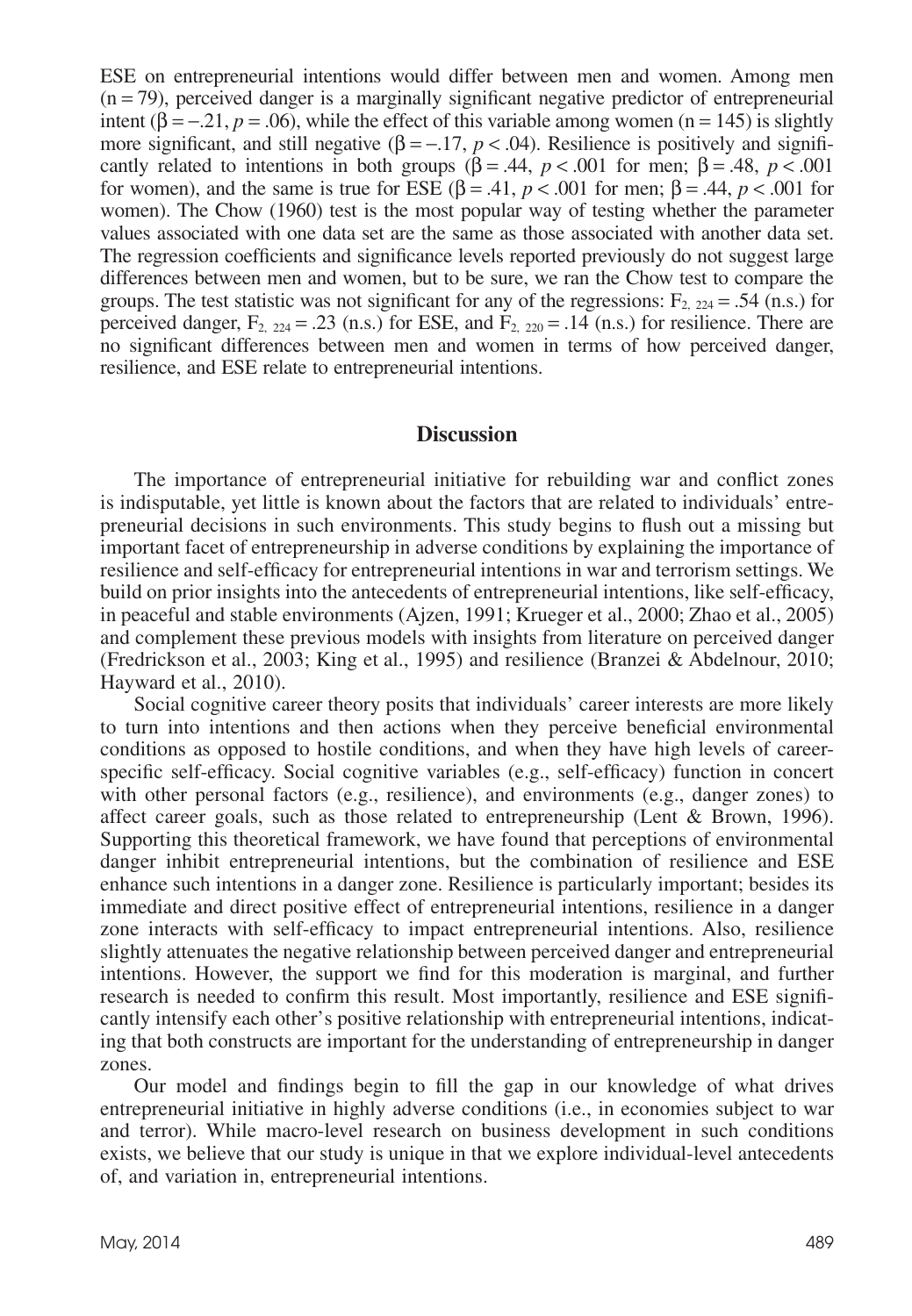Our empirical results come from a sample of Afghans who live in adverse conditions of war and terror, for whom decisions about ways to make their daily living, including entrepreneurship, are salient. Entrepreneurial intentions in our sample are very high. Such intent levels are not completely surprising given that unemployment in Afghanistan is at 35% (CIA, 2010), and unemployment has been found to have positive effects on new firm creation and self-employment (Caliendo & Kritikos, 2010; Meager, 1992; Storey, 1991; Tervo & Ritsilä, 2002; Wang, 2006). Furthermore, entrepreneurial activities have been argued to generate higher economic returns than alternative employment opportunities under terrorism conditions (Branzei & Abdelnour, 2010), and Afghanistan does not have unemployment insurance that would financially protect people who lose their jobs, another macro-level characteristic that has been linked with high levels of selfemployment in past research (Wang).

An environment that is perceived as highly dangerous is negatively related to the entrepreneurial intentions of its people. Some individuals perceive the objectively same situation as more dangerous than do others, and this anxiety about the environment is negatively related to their entrepreneurial intentions (Gist & Mitchell, 1992). These negative effects may be due to, for example, experiencing anxiety about starting and running a business, perceiving less control over outcomes, or judging the likelihood of receiving positive rewards to be low. We uncovered a marginally significant moderation effect of resilience on the perceived danger–intent relationship. Previous research from domains outside of entrepreneurship has described resilience as a resource that individuals are able to mobilize in a time of stress or adversity allowing them to overcome barriers in various domains of life (e.g., Gabriel, Diefendorff, & Erickson, 2011; Rossi, Bisconti, & Bergeman, 2007). It looks like resilience can have a similar role in entrepreneurship, enabling the development of entrepreneurial intentions in dangerous environments. Even in conditions that are perceived as dangerous, individuals who believe in their abilities and can be resilient to persevere through hardships are better equipped to start businesses. However, further research is needed to confirm this marginally significant moderated relationship found here.

We have shown that resilience is strongly and positively related to entrepreneurial decisions under circumstances that are notoriously challenging. In fact, in our empirical models, the association of resilience with entrepreneurial intentions is stronger than, for example, the relationship between self-efficacy and intentions. This importance of resilience for the development of entrepreneurial intentions complements previous studies where entrepreneurs have been profiled as individuals who stay optimistic and persist even in the face of setbacks (Baron & Markman, 2000; Hayward et al., 2010; Markman et al., 2005). Our findings are also an important extension of previous research that has investigated enterprise resilience and terrorism (e.g., Branzei & Abdelnour, 2010; Hayward et al.). Also, our findings are in line with psychological theories suggesting that resilience can buffer the negative effects of stressors, such as war and terror-related threats. Optimistic orientation and ability to positively adapt are valuable psychological resources that can aid stress resistance and facilitate coping, general contentment, and adjustment to stressful circumstances (Joseph & Linley, 2008; Meyer, 1982). Combined, our results from the empirical analysis suggest that self-efficacy, resilience, and perceived danger should be elements in future attempts to understand entrepreneurship under conditions of war and terror.

With regard to self-efficacy, it is interesting to note that its positive effect on entrepreneurial intentions, widely observed in previous research typically from developed countries and safe environments, is significantly corroborated in the presence of resilience. Resilience and self-efficacy reinforce one another in their relationship with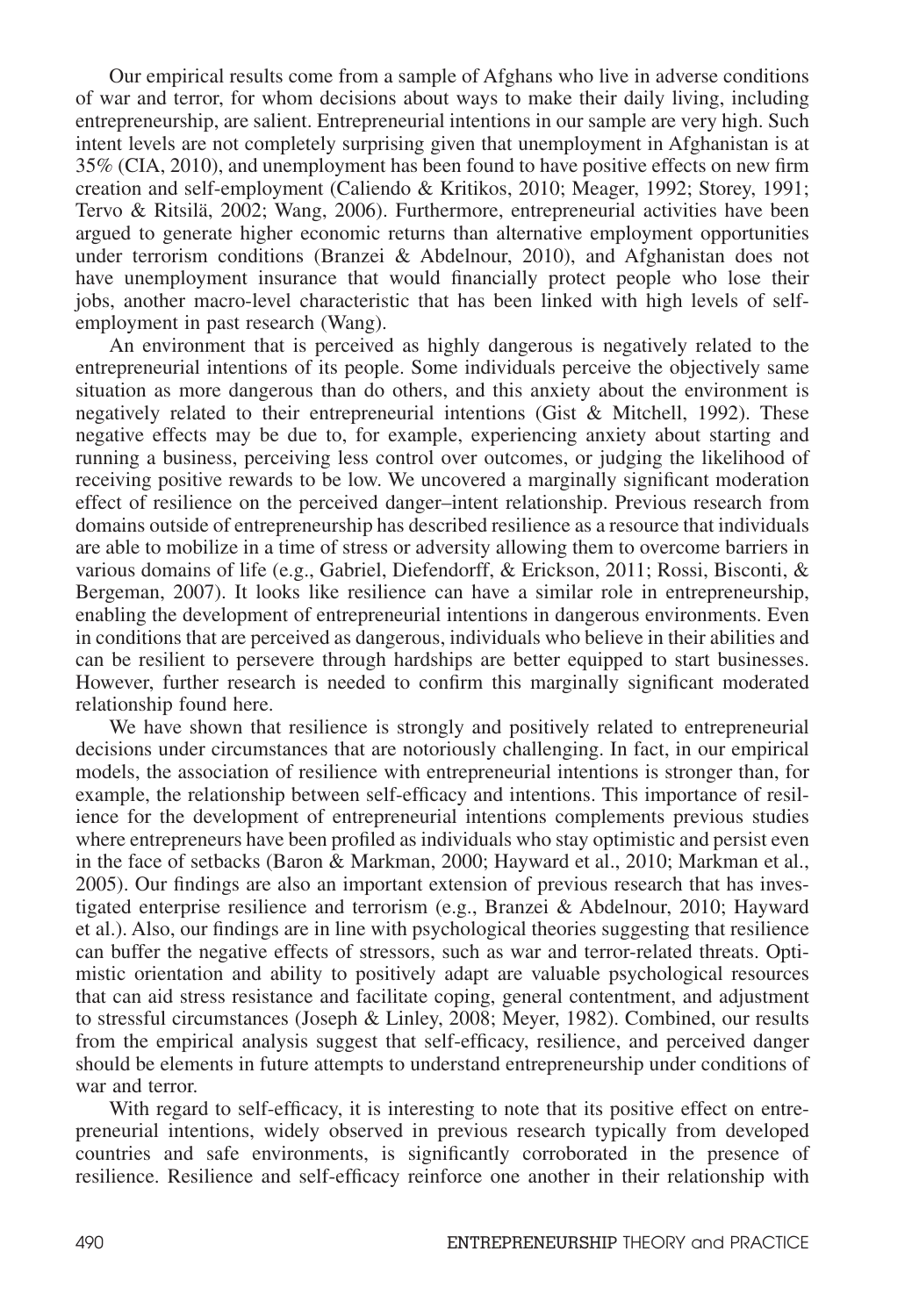entrepreneurial intentions; relying on their resilience, those who also possess a high sense of ESE are able to adopt strategies in the face of adversity designed to change hazardous conditions for themselves and their families through entrepreneurship. The stronger the sense of efficacy, the more likely the people to have a pathway to resilience where they frame a negative event or setback as a learning experience (Luthans et al., 2006). Such individuals, instead of being passive bystanders, may develop intentions to change the status quo of their communities through entrepreneurial initiatives.

#### **Practical Implications**

For those looking to promote entrepreneurship in adverse environments and conflict zones, our research provides some important implications. First, when an individual's focus is on surviving and avoiding immediate threats, their pursuit of potential long-term business enterprises can be jeopardized. Hence, the primary focus in adverse environments should be on creating an (business) environment that is perceived as safe by potential entrepreneurs. In Afghanistan, great effort is being expelled to end the war and turn the country over to a democratic, capitalist system (Aikins, 2011), although the reality is that the progress of these efforts has been slow.

Second, even when the environment is dangerous, people are likely to develop intentions for entrepreneurship when they believe they have the necessary skills (selfefficacy) and when they are resilient and can persevere through challenging and even dangerous conditions. Resilience helps individuals focus on long-term goals and productive activities even when times are tough—the old adage, "that which doesn't kill you, makes you stronger." Of course, enhancing individuals' confidence and resilience still does not assure that they will succeed as entrepreneurs—it only increases the likelihood that they will consider an entrepreneurial career.

Since both self-efficacy and resilience can be developed (Coutu, 2002; Wilson et al., 2007), educators should work to foster them through entrepreneurship and business development training. Activity, practice, and feedback are particularly important for developing personal performance standards, a sense of efficacy, and outcome expectations based on performance (Lent & Brown, 1996). Potential entrepreneurs can learn by modeling others (Bandura, 1977) who have successful businesses born out of turbulent times. This indicates that mentoring and speaking events by those who have found positive personal growth as a result of learning from adverse events (McMillen, 1999; Meyer, 1982), and training, might help boost the self-efficacy, coping, and resilience of aspiring entrepreneurs. Those who have shown resilience and can be role models may also thrive from a need for nobility and altruism to give back to society, which have been cited as a part of resilience (Richardson, 2002), and therefore might be especially willing to help aspiring entrepreneurs. Also, for both men and women, increasing the frequency of media coverage of start-up stories, integrating entrepreneurship curriculum throughout the education system, and creating opportunities for extracurricular entrepreneurship activities would all be worthwhile endeavors to promote self-efficacy and resilience in potential entrepreneurs (GEM, 2010).

#### **Limitations and Directions for Future Research**

The primary limitations of our study stem from our use of self-report data and a single data collection method (surveys), which raises concerns about common method variance. However, multicollinearity was not an issue in our analyses, and common method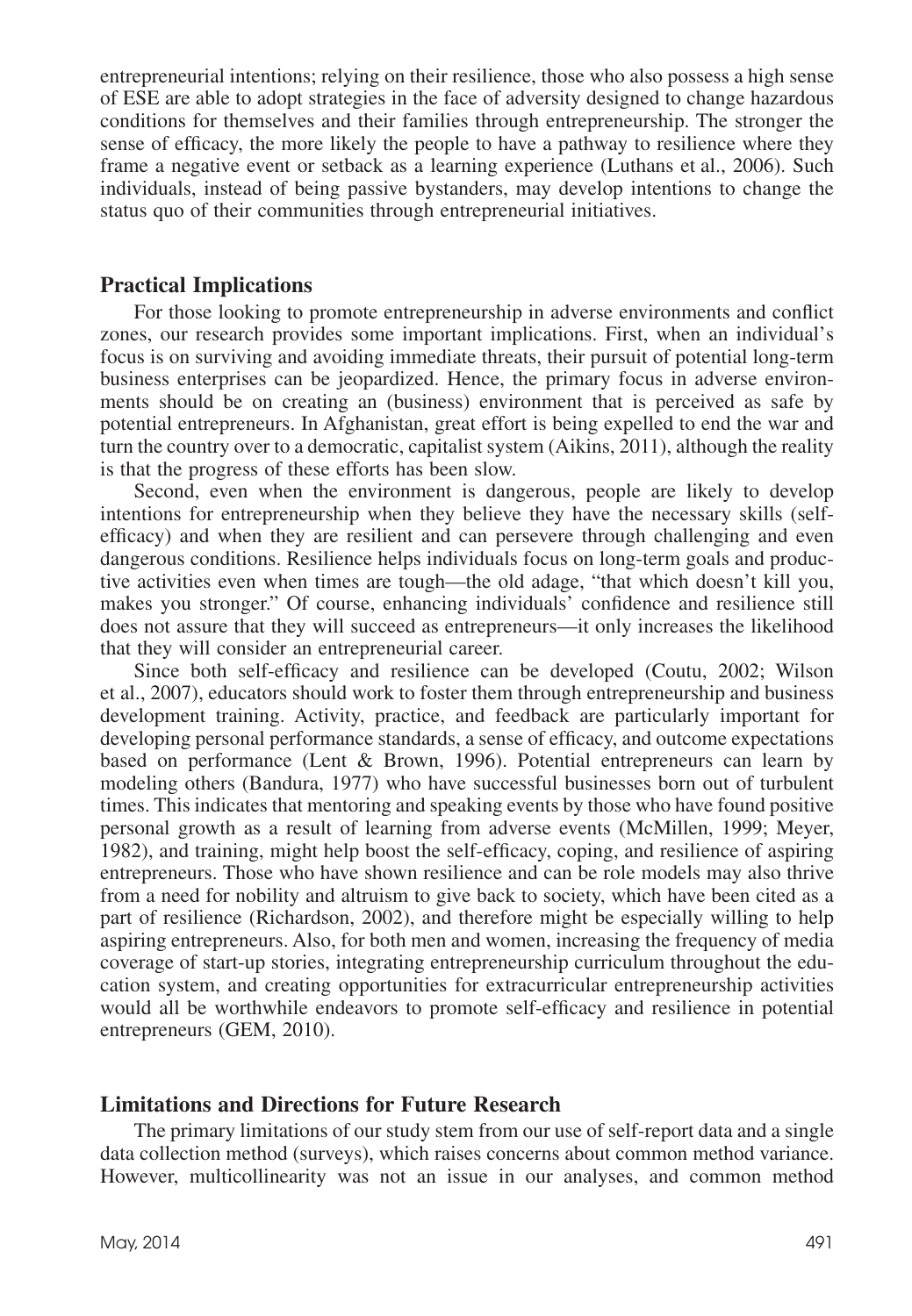variance should not inflate the significance of interaction effects (Siemsen et al., 2010). Also, while the location of our sample is critical for a study of entrepreneurial intentions in a conflict zone, it nonetheless posed problems with data collection because of the danger such activities bring for the research team, and the cultural limitations (literacy, education, unfamiliarity with survey and social science research, etc.) imposed on the survey collectors and potential participants. The realities of empirical data collection in a war zone also forced us to make the survey as short as possible, while still capturing all the relevant constructs. This means that in our selection of instruments, we favored shorter scales even if some longer scales (e.g., McGee et al., 2009) may have offered a more robust evaluation of the construct. In addition, more data from the provinces outside the capital city would have been ideal, but access was an issue.

For those interested in entrepreneurial behaviors, our use of a behavioral intention measure as the dependent variable may be considered a limitation. However, the link between behavioral intent and subsequent behavior has been established (Ajzen, 1991; Bird, 1988; Sheppard, Hartwick, & Warshaw, 1988; Souitaris, Zerbinati, & Al-Laham, 2007; Wilson et al., 2007), although certainly more empirical research is needed to improve our understanding of the intent–behavior relationship and to provide more unifying theory on entrepreneurship in adverse conditions. Longitudinal research that examines who actually starts a business or succeeds as an entrepreneur in an adverse environment is an important direction for future research, especially given the importance of entrepreneurship for sustainable development.

In this paper, we test the effects of perceived danger in an extreme context. Danger can be perceived in many other parts of the world and even in subcultures of countries considered to be safe. Interesting future research would include more countries so that war zones like Afghanistan can be compared with countries with other adverse conditions for example, conditions of poverty compared with the added limitations of war or civil unrest—as well as countries with entrepreneurially favorable environments. Such research could tackle questions related to the relative importance of resilience and self-efficacy depending on the level of adversity, and whether less desirable conditions actually breed stronger, more resilient entrepreneurs.

#### **Conclusion**

Our study makes important contributions to entrepreneurship research in an underresearched, yet important context of war and terror. In addition to contributing to the literature on entrepreneurial intentions through an examination of novel antecedents (resilience and perceived danger), we expect this research to provide guidance for educators and policy makers who are trying to increase productive entrepreneurship in a variety of adverse environments. We also believe that continued behavioral research in original contexts, like war zones and adverse conditions, builds the understanding of how and why people engage in entrepreneurial activities. This study specifically helps us better understand why some are able to grow rather than retreat when faced with intense obstacles. With increased understanding of the importance of self-efficacy and resilience, educators can use this information to help more people who might otherwise have shied away from becoming involved in the economy. The men and women who believe in their abilities and are tough enough to persevere are transformational examples who can inspire and motivate others to engage in businesses that grow and develop their communities.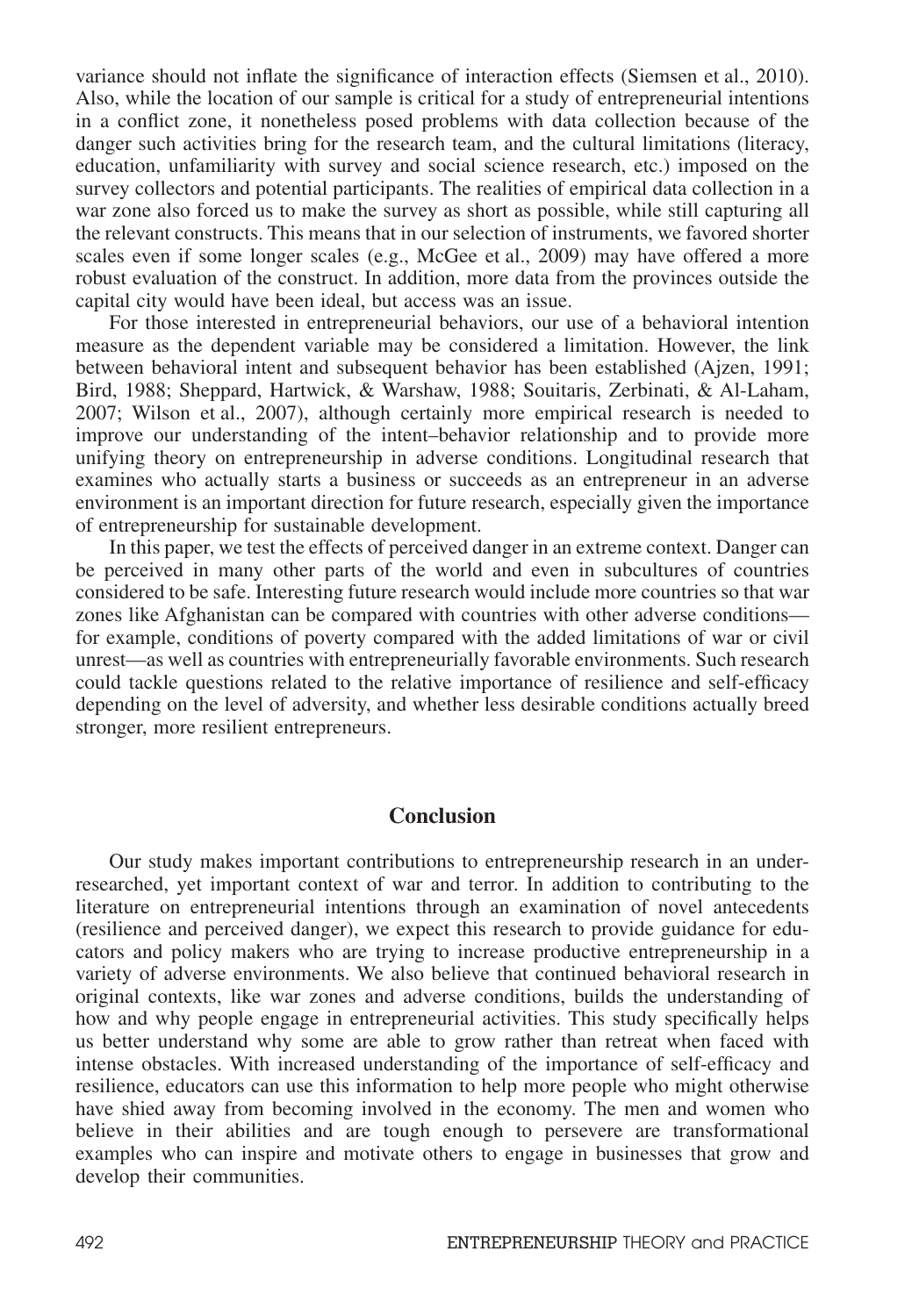#### **REFERENCES**

Aguinis, H. & Stone-Romero, E.F. (1997). Methodological artifacts in moderated multiple regression and their effects on statistical power. *Journal of Applied Psychology*, *82*(1), 192–206.

Aiken, L.S. & West, S.G. (1991). *Multiple regression: Testing and interpreting interactions*. Thousand Oaks, CA: Sage.

Aikins, M. (2011, March 23). How to end the war in Afghanistan? *Foreign Policy*. Available at http://www. afpak.foreignpolicy.com/posts/2011/03/23/how\_to\_end\_the\_war\_in\_afghanistan, accessed 25 April 2011.

Ajzen, I. (1991). The theory of planned behavior. *Organizational Behavior and Human Decision Processes*, *50*, 179–211.

Ajzen, I. & Fishbein, M. (1980). *Understanding attitudes and predicting social behavior*. Englewood Cliffs, NJ: Prentice Hall.

Armitage, C.J. & Conner, M. (2001). Efficacy of the theory of planned behaviour: A meta-analytic review. *British Journal of Social Psychology*, *40*, 471–499.

Bandura, A. (1977). Self-efficacy: Toward a unifying theory of behavioral change. *Psychological Review*, *84*, 191–215.

Bandura, A. (1986). *Social foundations of thought and action: A social cognitive theory*. Englewood Cliffs, NJ: Prentice-Hall.

Bandura, A. (1997). *Self-efficacy: The exercise of control*. New York: Freeman.

Bandura, A., Blanchard, E.B., & Ritter, B. (1969). Relative efficacy of desensitization and modeling approaches for inducing behavioral, affective, and attitudinal changes. *Journal of Personality and Social Psychology*, *13*, 173–199.

Baron, R.A. & Markman, G.D. (2000). Beyond social capital: How social skills can enhance entrepreneurs' success. *Academy of Management Executive*, *14*(1), 106–116.

Baumol, W.J. (1996). Entrepreneurship: Productive, unproductive, and destructive. *Journal of Business Venturing*, *11*(1), 3–22.

Benight, C.C. & Bandura, A. (2004). Social cognitive theory of posttraumatic recovery: The role of perceived self-efficacy. *Behaviour Research and Therapy*, *42*, 1129–1148.

Bird, B. (1988). Implementing entrepreneurial ideas: The case for intention. *Academy of Management Review*, *13*(3), 442–453.

Blomberg, S.B., Hess, G.D., & Orphanides, A. (2004). The macroeconomic consequences of terrorism. *Journal of Monetary Economics*, *51*, 1007–1032.

Bonaccorsi, A., Giannangeli, S., & Rossi, C. (2006). Entry strategies under competing standards: Hybrid business models in the open source software industry. *Management Science*, *52*(7), 1085–1099.

Bonanno, G.A., Rennicke, C., & Dekel, S. (2005). Self-enhancement among high-exposure survivors of the September 11th terrorist attack: Resilience or social maladjustment? *Journal of Personality and Social Psychology*, *88*(6), 984–998.

Boyd, N.G. & Vozikis, G.S. (1994). The influence of self-efficacy on the development of entrepreneurial intentions and actions. *Entrepreneurship Theory and Practice*, *18*(4), 63–77.

Branzei, O. & Abdelnour, S. (2010). Another day, another dollar: Enterprise resilience under terrorism in developing countries. *Journal of International Business Studies*, *41*(5), 804–825.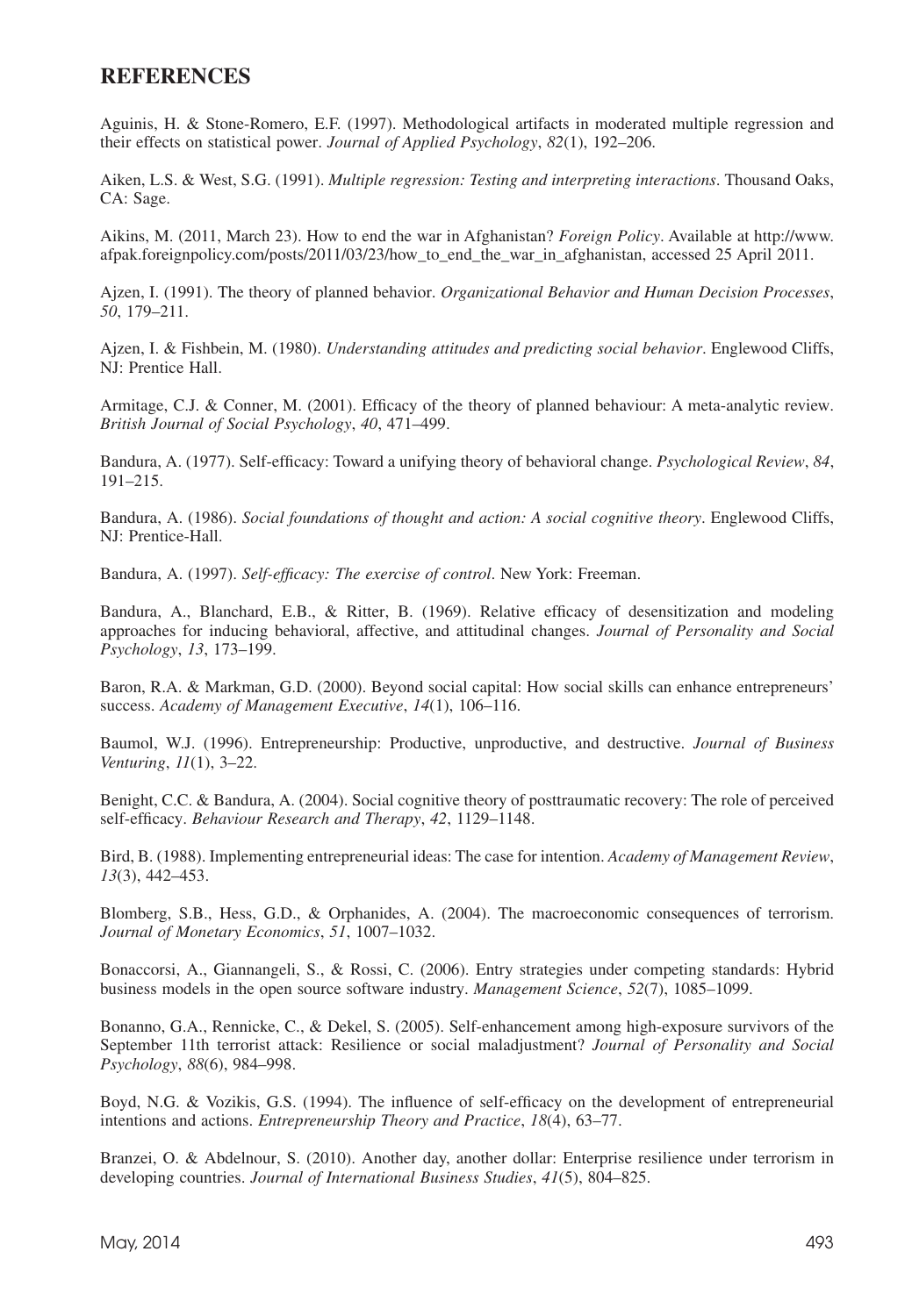Brislin, R.W. (1980). Translation and content analysis of oral and written materials. In H.C. Triandis & W.W. Lambert (Eds.), *Handbook of cross-cultural psychology* (Vol. 2, pp. 349–444). Boston, MA: Allyn & Bacon.

Caliendo, M. & Kritikos, A. (2010). Start-ups by the unemployed: Characteristics, survival and direct employment effects. *Small Business Economics*, *35*(1), 71–92.

Carver, C.S., Scheier, M.F., & Weintraub, J.K. (1989). Assessing coping strategies: A theoretically based approach. *Journal of Personality and Social Psychology*, *56*(2), 267–283.

Chang, S.-J., Van Witteloostuijn, A., & Eden, L. (2010). From the editors: Common method variance in international business research. *Journal of International Business Studies*, *41*(2), 178–184.

Chow, G.C. (1960). Tests of equality between sets of coefficients in two linear regressions. *Econometrica*, *28*, 591–605.

CIA. (2010). CIAWorld Factbook [Electronic Version]. Available at https://www.cia.gov/library/publications/ the-world-factbook/index.html, accessed 26 July 2010.

CIPE. (2010). *Afghan business attitudes on the economy, government, and business organizations. 2009–2010 Afghan business survey, final report*. Washington, DC: Center for International Private Enterprise.

Cope, J. (2011). Entrepreneurial learning from failure: An interpretative phenomenological analysis. *Journal of Business Venturing*, *26*(6), 604–623.

Cornwall, J.R. (1998). The entrepreneur as a building block for community. *Journal of Developmental Entrepreneurship*, *3*(2), 141–149.

Coutu, D.L. (2002). How resilience works. *Harvard Business Review*, *80*(5), 46–55.

Cusack, J. & Malmstrom, E. (2010). *Afghanistan's willing entrepreneurs. Supporting private sector growth in the Afghan economy*. Washington, DC: Center for a New American Security.

Cusack, J. & Malmstrom, E. (2011). *Bacterial gold: Challenges and hope for private-sector development in Afghanistan*. Kauffman Foundation Research Series.

Czinkota, M.R., Knight, G.A., Liesch, P.W., & Steen, J. (2010). Terrorism and international business: A research agenda. *Journal of International Business Studies*, *41*, 826–843.

Davidsson, P. & Honig, B.L. (2003). The role of social and human capital among nascent entrepreneurs. *Journal of Business Venturing*, *18*(3), 301–331.

Demirgüc-Kunt, A., Klapper, L.F., & Panos, G.A. (2009). Entrepreneurship in post-conflict transition: The role of informality and access to finance. The World Bank Development Research Group Finance and Private Sector Team. Available at http://econ.worldbank.org/external/default/main?pagePK=64165259& piPK=64165421&theSitePK=469372&menuPK=64216926&entityID=000158349\_20090518152429, accessed 11 March 2011.

Dewald, J. & Bowen, F. (2010). Storm clouds and silver linings: Responding to disruptive innovations through cognitive resilience. *Entrepreneurship Theory and Practice*, *34*(1), 197–218.

Douglas, E.J. & Shepherd, D.A. (2002). Self-employment as a career choice: Attitudes, entrepreneurial intentions, and utility maximization. *Entrepreneurship Theory and Practice*, *26*, 81–90.

El Jack, A. (2007). Gendered implications: Development-induced displacement in Sudan. In P. Vandergeest, P. Idahosa, & P.S. Bose (Eds.), *Development's displacements: Ecologies, economies, and cultures at risk* (pp. 61–81). Vancouver, BC: UBC Press.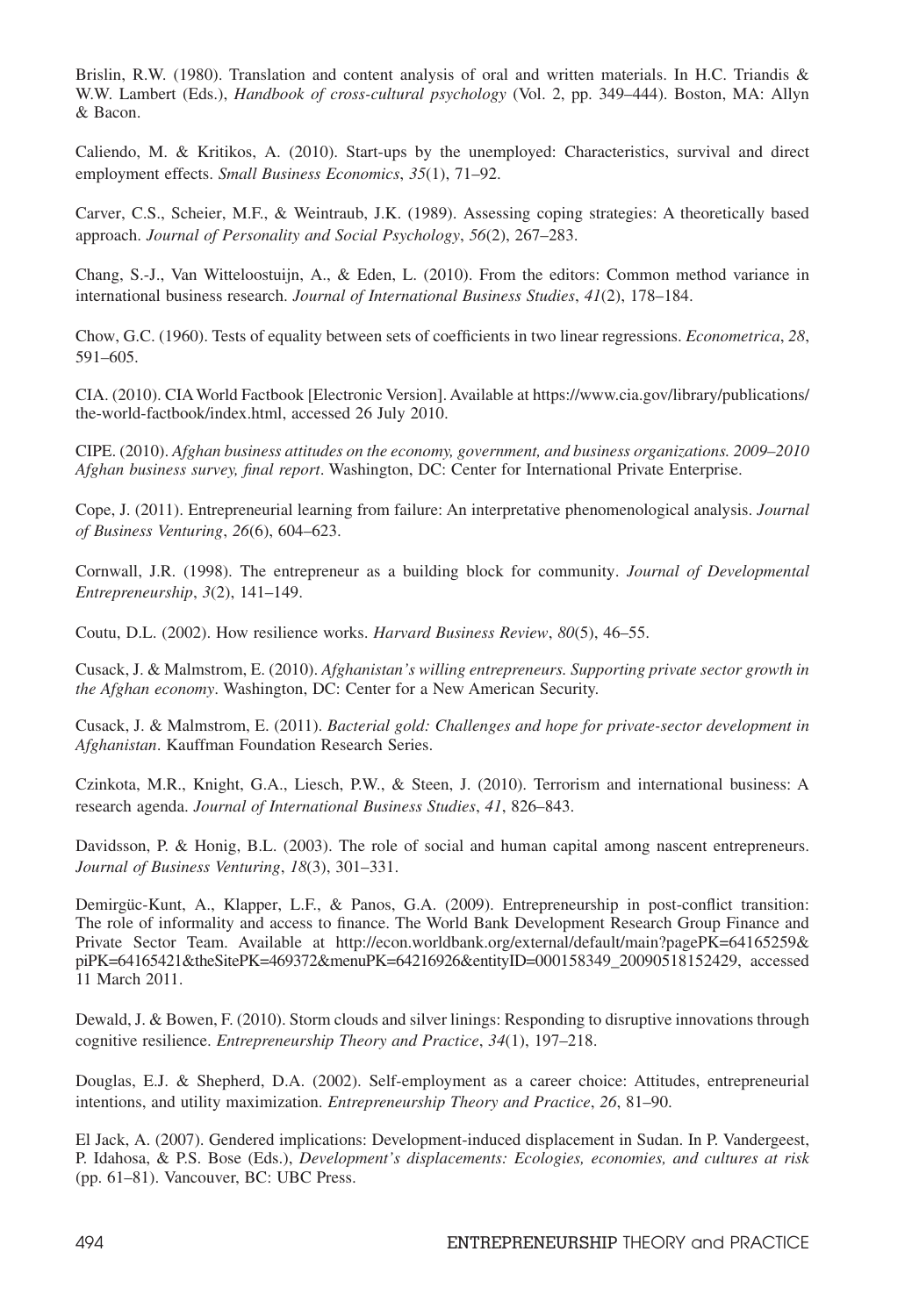Folkman, S. & Moskowitz, J.T. (2000). Positive affect and the other side of coping. *American Psychologist*, *55*, 647–654.

Fredrickson, B.L., Tugade, M.M., Waugh, C.E., & Larkin, G.R. (2003). What good are positive emotions in crises? A prospective study of resilience and emotions following the terrorist attacks on the United States on September 11th, 2001. *Journal of Personality and Social Psychology*, *84*(2), 365–376.

Gabriel, A.S., Diefendorff, J.M., & Erickson, R.J. (2011). The relations of daily task accomplishment satisfaction with changes in affect: A multilevel study in nurses. *Journal of Applied Psychology*, *96*(5), 1095–1104.

GEM. (2010). *Global Entrepreneurship Monitor: GEM-MENA Regional Report 2009 (Middle East and North Africa)*. Egypt: International Development Research Center with contributions from Palestine Economic Policy Research Institute (MAS).

Gilbert, N. (1993). *Researching social life*. London: Sage.

Gist, M.E. & Mitchell, T.R. (1992). Self-efficacy: A theoretical analysis of its determinants and malleability. *Academy of Management Review*, *17*(2), 183–211.

Grant, A.M. & Mayer, D.M. (2009). Good soldiers and good actors: Prosocial and impression management motives as interactive predictors of affiliative citizenship behaviors. *Journal of Applied Psychology*, *94*(4), 900–912.

Gupta, V.K., Turban, D.B., Wasti, S.A., & Sikdar, A. (2009). The role of gender stereotypes in perceptions of entrepreneurs and intentions to become an entrepreneur. *Entrepreneurship Theory and Practice*, *33*(2), 397–417.

Hayward, M.L.A., Forster, W.R., Sarasvathy, S.D., & Fredrickson, B.L. (2010). Beyond hubris: How highly confident entrepreneurs rebound to venture again. *Journal of Business Venturing*, *25*(6), 569–578.

Hobfoll, S.E. (2002). Social and psychological resources and adaptation. *Review of General Psychology*, *6*(4), 307–324.

Hobfoll, S.E., Hall, B.J., Canetti-Nisim, D., Galea, S., Johnson, R.J., & Palmieri, P.A. (2007). Refining our understanding of traumatic growth in the face of terrorism: Moving from meaning cognitions to doing what is meaningful. *Applied Psychology: An International Review*, *56*(3), 345–366.

Joseph, S. & Linley, P.A. (Eds.). (2008). *Trauma, recovery, and growth: Positive psychological perspectives on posttraumatic stress*. Hoboken, NJ: Wiley.

Joya, M. (2009). *A woman among warlords: The extraordinary story of an Afghan who dared to raise her voice*. New York: Scribner.

Jung, D.I., Ehrlich, S.B., De Noble, A.F., & Baik, K.B. (2001). Entrepreneurial self-efficacy and its relationship to entrepreneurial action: A comparative study between the US and Korea. *Management International*, *6*(1), 41–55.

King, D.W., King, L.A., Gudanowski, D.M., & Vreven, D.L. (1995). Alternative representations of war zone stressors: Relationships to post-traumatic stress disorder in male and female Vietnam veterans. *Journal of Abnormal Psychology*, *104*(1), 184–196.

King, D.W., King, L.A., & Vogt, D.S. (2003). *Perceived threat scale*. Manual for the Deployment Risk and Resilience Inventory (DRRI). Accessed 15 December 2009.

King, L.A., King, D.W., Vogt, D.S., Knight, J., & Sampler, R.E. (2006). Deployment risk and resilience inventory: A collection of measures for studying deployment-related experiences of military personnel and veterans. *Military Psychology*, *18*(2), 89–120.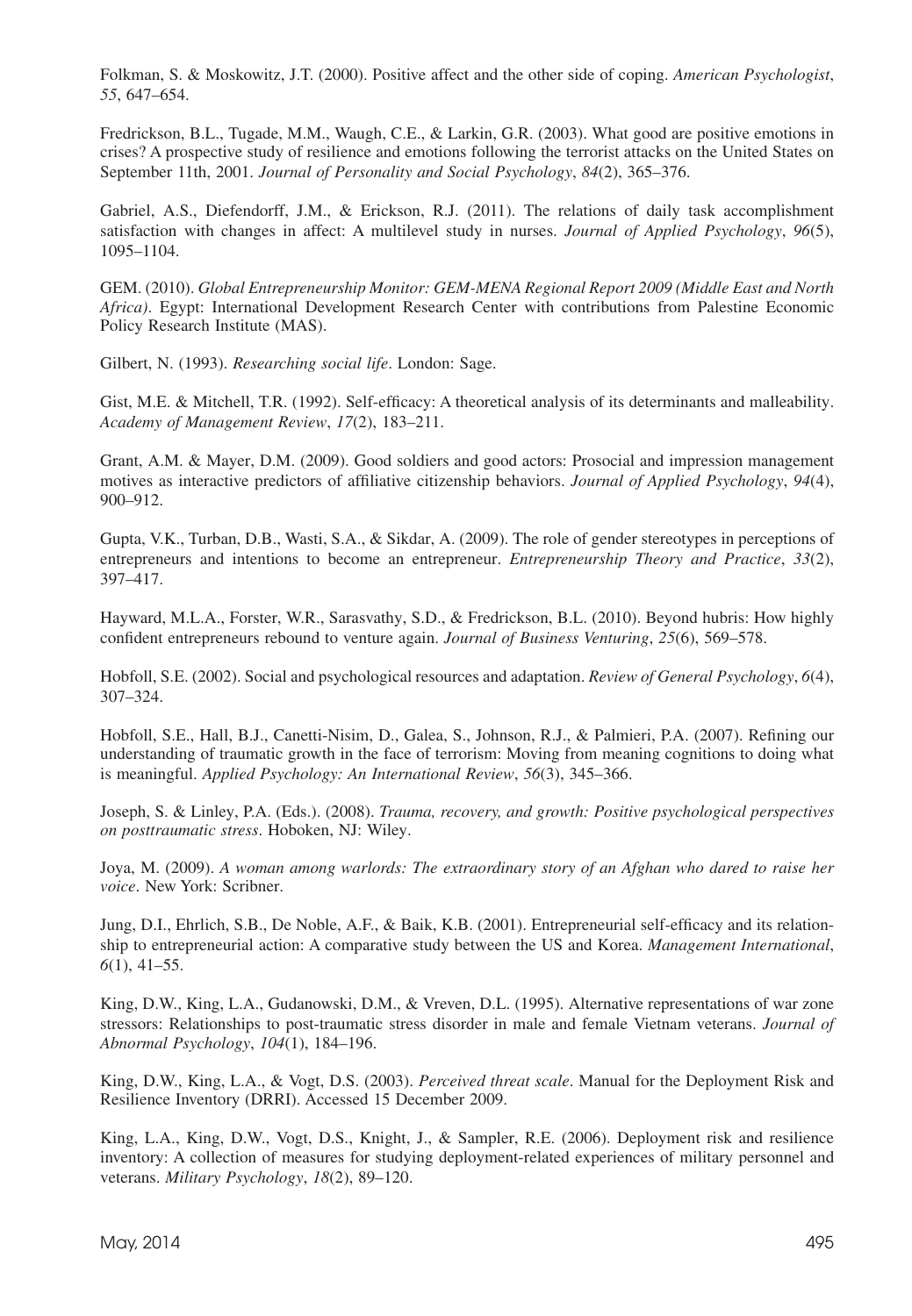Kolvereid, L. (1996). Organizational employment versus self-employment: Reasons for career choice intentions. *Entrepreneurship Theory and Practice*, *20*, 23–31.

Kolvereid, L. & Oystein, M. (1997). Entrepreneurship among business graduates: Does a major in entrepreneurship make a difference? *Journal of European Industrial Training*, *21*(4), 154–160.

Krueger, N. (1993). The impact of prior entrepreneurial exposure on perceptions. *Entrepreneurship Theory and Practice*, *18*(1), 5–22.

Krueger, N., Reilly, M.D., & Carsrud, A.L. (2000). Competing models of entrepreneurial intentions. *Journal of Business Venturing*, *15*, 411–432.

Krueger, N.F. (2000). The cognitive infrastructure of opportunity emergence. *Entrepreneurship Theory and Practice*, *24*(3), 5–23.

Leana, C.R. & Feldman, D.C. (1994). The psychology of job loss. *Research in Personnel and Human Resources Management*, *12*, 271–302.

Lent, R.W. & Brown, S.D. (1996). Social cognitive approach to career development: An overview. *Career Development Quarterly*, *44*(4), 310–321.

Lent, R.W., Brown, S.D., & Hackett, G. (1994). Toward a unifying social cognitive theory of career and academic interest, choice, and performance. *Journal of Vocational Behavior*, *45*, 79–122.

Liñán, F. & Chen, Y.-W. (2009). Development and cross-cultural application of a specific instrument to measure entrepreneurial intentions. *Entrepreneurship Theory and Practice*, *33*(3), 593–617.

Linley, P.A. & Joseph, S. (2004). Positive change following trauma and adversity: A review. *Journal of Traumatic Stress*, *17*(1), 11–21.

Luthans, F., Vogelgesang, G.R., & Lester, P.B. (2006). Developing the psychological capital of resiliency. *Human Resource Development Review*, *5*(1), 25–44.

Maguen, S., Papa, A., & Litz, B.T. (2008). Coping with the threat of terrorism: A review. *Anxiety, Stress, and Coping*, *21*(1), 15–55.

Major, B., Richards, C., Cooper, M.L., Cozzarelli, C., & Zubek, J. (1998). Personal resilience, cognitive appraisals, and coping: An integrative model of adjustment to abortion. *Journal of Personality and Social Psychology*, *74*(3), 735–752.

Manolova, T.S., Eunni, R.V., & Gyoshev, B.S. (2008). Institutional environments for entrepreneurship: Evidence from emerging economies in Eastern Europe. *Entrepreneurship Theory and Practice*, *32*(1), 203.

Markman, G., Baron, R., & Balkin, D. (2005). Are perseverance and self-efficacy costless? Assessing entrepreneurs' regretful thinking. *Journal of Organizational Behavior*, *26*, 1–19.

Martins, L.L., Eddleston, K.A., & Veiga, J.F. (2002). Moderators of the relationship between work-family conflict and career satisfaction. *Academy of Management Journal*, *45*, 399–409.

Masten, A.S. (2001). Ordinary magic. *American Psychologist*, *56*(3), 227–238.

McGee, J.E., Peterson, M., Mueller, S.L., & Sequeira, J.M. (2009). Entrepreneurial self-efficacy: Refining the measure. *Entrepreneurship Theory and Practice*, *33*(4), 965–988.

McMillen, J.C. (1999). Better for it: How people benefit from adversity. *Social Work*, *44*(5), 455–468.

Meager, N. (1992). Does unemployment lead to self-employment? *Small Business Economics*, *4*(2), 87–103.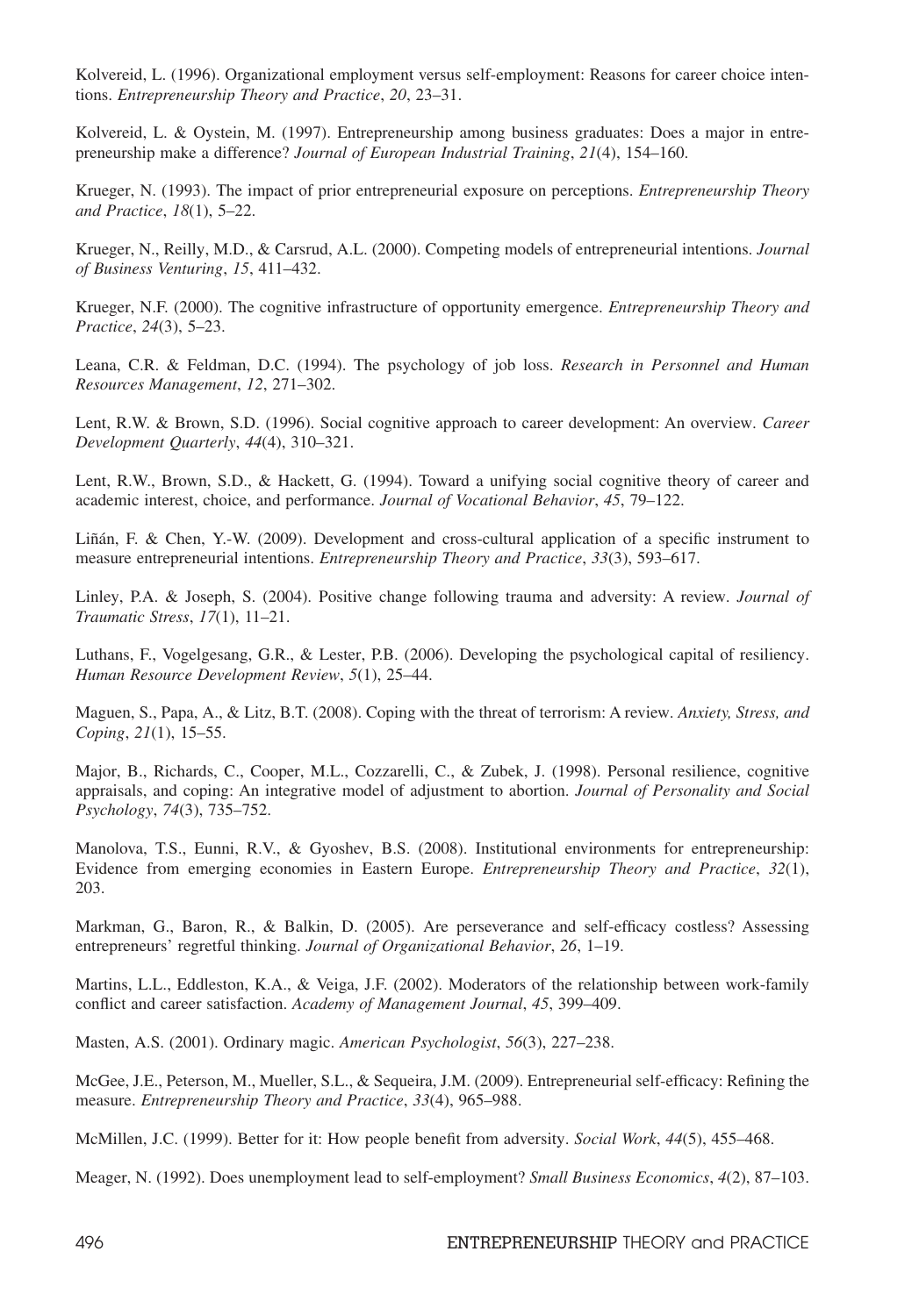Meyer, A.D. (1982). Adapting to environmental jolts. *Administrative Science Quarterly*, *27*, 515–537.

Mubarak, J.A. (1997). The "hidden hand" behind the resilience of the stateless economy of Somalia. *World Development*, *25*(12), 2027–2041.

Nunnally, J.C. (1978). *Psychometric theory*. New York: McGraw-Hill.

O'Brien, R.M. (2007). A caution regarding rules of thumb for variance inflation factors. *Quality and Quantity*, *41*(5), 673–690.

O'Brien, T.B. & DeLongis, A. (1996). The interactional context of problem-, emotion-, and relationshipfocused coping: The role of the big five personality factors. *Journal of Personality and Social Psychology*, *64*(4), 775–813.

Radin, C. (2012). Security and stability in Afghanistan: Progress and risk [Electronic Version]. *The Long War Journal*. Available at http://www.longwarjournal.org/archives/2012/05/security\_and\_stabili.php# ixzz2DdirVDI8, accessed 29 November 2012.

Rauch, A. & Frese, M. (2007). Let's put the person back into entrepreneurship research: A meta-analysis on the relationship between business owners' personality traits, business creation, and success. *European Journal of Work and Organizational Psychology*, *16*(4), 353–385.

Reynolds, P., Bosma, N., Autio, E., Hunt, S., Bono, N.D., Servais, I., et al. (2005). Global entrepreneurship monitor: Data collection design and implementation 1998–2003. *Small Business Economics*, *24*, 205–231.

Richardson, G.E. (2002). The meta-theory of resilience and resiliency. *Journal of Clinical Psychology*, *58*(3), 307–321.

Rossi, N.E., Bisconti, T.L., & Bergeman, C.S. (2007). The role of dispositional resilience in regaining life satisfaction after the loss of a spouse. *Death Studies*, *31*(10), 863–883.

Schumpeter, J. (1934). *The theory of economic development*. Oxford: Oxford University Press.

Sequeira, J., Mueller, S.L., & McGee, J.E. (2007). The influence of social ties and self-efficacy in forming entrepreneurial intentions and motivating nascent behavior. *Journal of Developmental Entrepreneurship*, *12*(3), 275–294.

Shapero, A. (1985). The entrepreneurial event. *Enterprise*, *February*, 5–9.

Shapero, A. & Sokol, L. (1982). The social dimensions of entrepreneurship. In C.A. Kent, D.L. Sexton, & K.H. Vesper (Eds.), *Encyclopedia of entrepreneurship* (pp. 72–90). Englewood Cliffs, NJ: Prentice Hall.

Sheeran, P. (2002). Intention-behaviour relations: A conceptual and empirical overview. *European Review of Social Psychology*, *12*(1), 1–36.

Sheppard, B.H., Hartwick, J., & Warshaw, P.R. (1988). The theory of reasoned action: A meta-analysis of past research with recommendations for modifications and future research. *Journal of Consumer Research*, *15*(3), 325–343.

Siemsen, E., Roth, A., & Oliveira, P. (2010). Common method bias in regression models with linear, quadratic, and interaction effects. *Organizational Research Methods*, *13*(3), 456–476.

Sinclair, V.G. & Wallston, K.A. (2004). The development and psychometric evaluation of the brief resilient coping scale. *Assessment*, *11*(1), 94–101.

Souitaris, V., Zerbinati, S., & Al-Laham, A. (2007). Do entrepreneurship programmes raise entrepreneurial intention of science and engineering students? The effect of learning, inspiration and resources. *Journal of Business Venturing*, *22*(4), 566–591.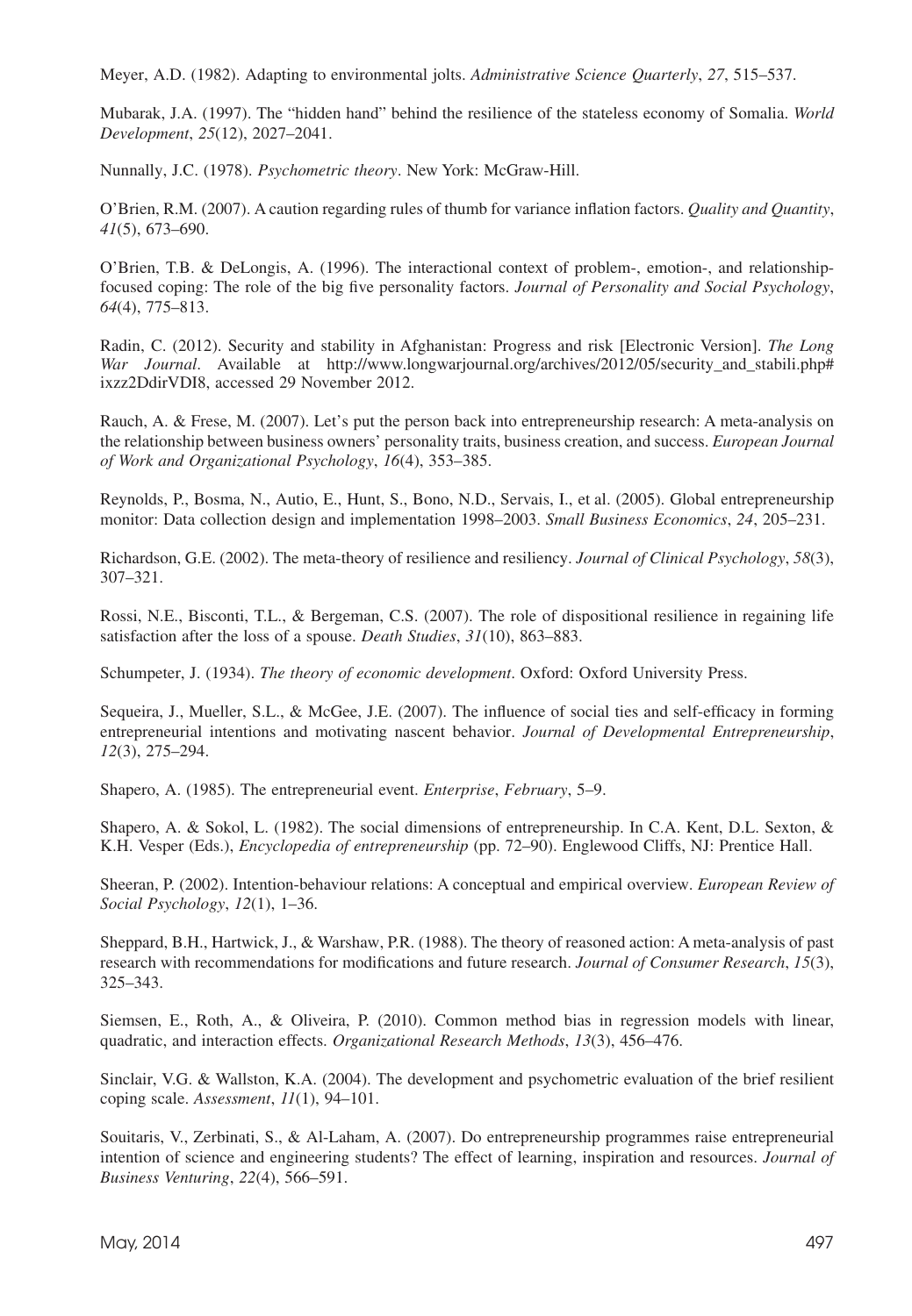Storey, D. (1991). The birth rate of new firms—Does unemployment matter? A review of the evidence. *Small Business Economics*, *3*(3), 167–178.

Strong, M. (2009). Peace through access to entrepreneurial capitalism for all. *Journal of Business Ethics*, *89*(4), 529–538.

Sutcliff, K.M. & Vogus, T.J. (2003). Organizing for resilience. In K.S. Cameron, J.E. Dutton, & R.E. Quinn (Eds.), *Positive organizational scholarship* (pp. 95–110). San Francisco, CA: Berrett-Koehler.

Sutton, S. (1998). Predicting and explaining intentions and behaviour: How well are we doing? *Journal of Applied Social Psychology*, *28*(15), 1317–1338.

Tang, C.S. (2006). Positive and negative postdisaster psychological adjustment among adult survivors of the Southeast Asian earthquake-tsunami. *Journal of Psychosomatic Research*, *61*(5), 699–705.

Tedeschi, R.G. & Calhoun, L.G. (2004). Posttraumatic growth: Conceptual foundations and empirical evidence. *Psychological Inquiry*, *15*(1), 1–18.

Tervo, H. & Ritsilä, J. (2002). Effects of unemployment on new firm formation: Micro-level panel data evidence from Finland. *Small Business Economics*, *19*(1), 31–40.

Thompson, E.R. (2009). Individual entrepreneurial intent: Construct clarification and development of an internationally reliable metric. *Entrepreneurship Theory and Practice*, *33*(3), 669–694.

Tzemach, G. (2008). Afghan woman is all about business. *Christian Science Monitor*, *100*(44), 7.

USAID. (2010). USAID Afghanistan education objective: Increasing access to quality education and suitable learning environments. Available at http://afghanistan.usaid.gov/en/about/country\_strategy, accessed 19 May 2010.

Vogt, D.S., Proctor, S.P., King, D.W., King, L.A., & Vesterling, J.J. (2008). Validation of scales from the deployment risk and resilience inventory in a sample of operation Iraqi freedom veterans. *Assessment*, *15*(4), 391–403.

Wang, S. (2006). Determinants of new firm formation in Taiwan. *Small Business Economics*, *27*(4–5), 313–321.

Wennekers, S., van Stel, A., Thurik, R., & Reynolds, P. (2005). Nascent entrepreneurship and the level of economic development. *Small Business Economics*, *24*(3), 293–309.

Westphal, M. & Bonanno, G.A. (2007). Posttraumatic growth and resilience to trauma: Different sides of the same coin or different coins? *Applied Psychology: An International Review*, *56*(3), 417–427.

Wilson, F., Kickul, J., & Marlino, D. (2007). Gender, entrepreneurial self-efficacy, and entrepreneurial career intentions: Implications for entrepreneurship education. *Entrepreneurship Theory and Practice*, *31*(3), 387–406.

Wood, R. & Bandura, A. (1989). Social cognitive theory of organizational management. *Academy of Management Review*, *14*(3), 361–384.

World Bank. (2008). *The Afghanistan investment climate in 2008. Growth despite poor governance, weak factor markets, and lack of innovation*. Washington, DC: The World Bank Group.

Zhao, H., Seibert, S.E., & Hills, G.E. (2005). The mediating role of self-efficacy in the development of entrepreneurial intentions. *Journal of Applied Psychology*, *90*(6), 1265–1272.